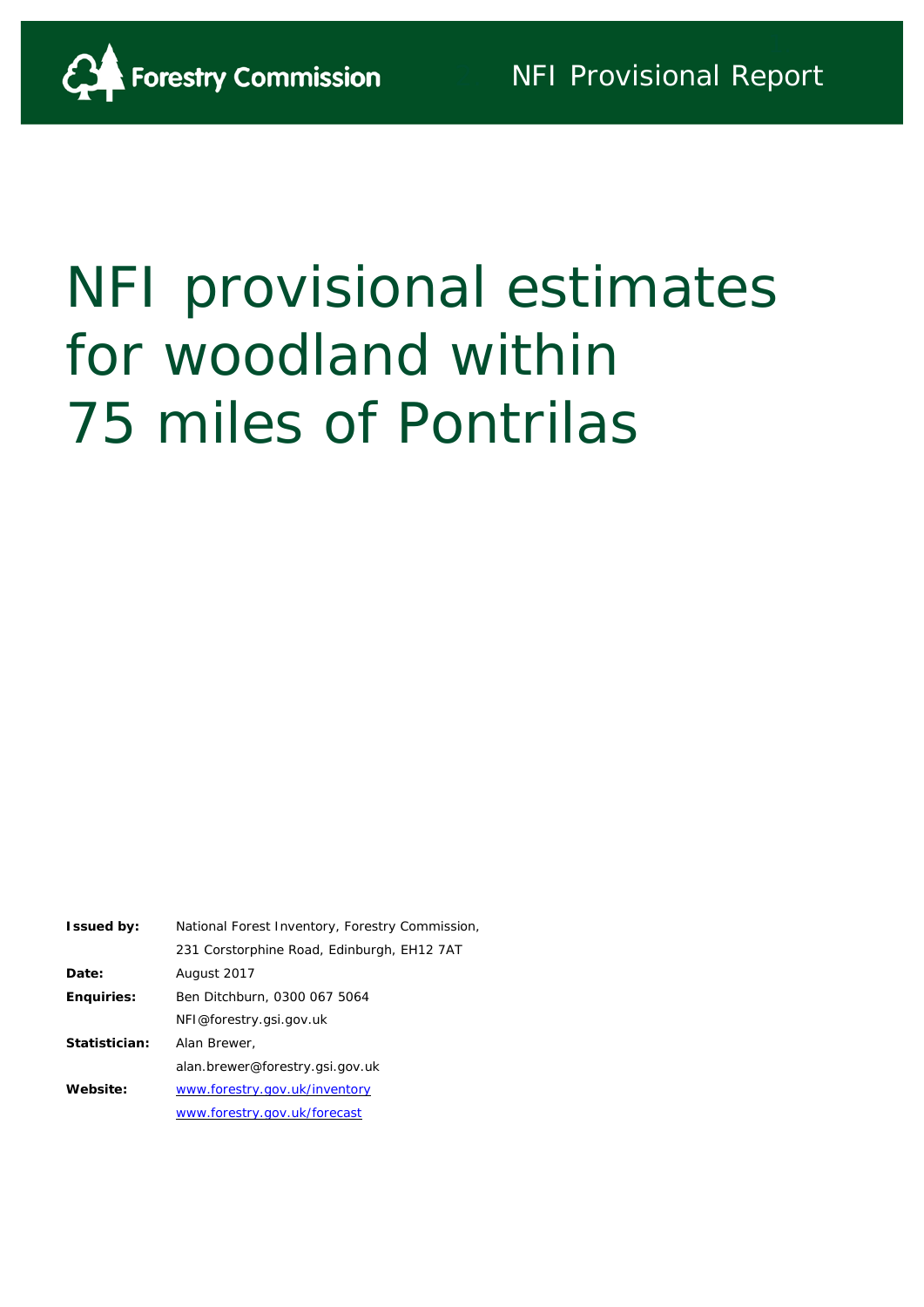# Summary

This report provides a detailed picture of stocked area and the standing volume of timber for woodland within a 75 mile radius of Pontrilas. These estimates are a subset of those published as part of the 2012 growing stock information presented in the National Forest Inventory (NFI) *50-year forecasts of softwood timber availability* and *50-year forecast of hardwood timber availability*. NFI reports are published at [www.forestry.gov.uk/inventory.](http://www.forestry.gov.uk/inventory)

In addition, the report provides forecasts of timber availability, for softwoods and hardwoods arising from the stocked area and standing volume. Forecasts are based on the 'headline' harvesting scenario described in the NFI 50-year forecast reports. Forecasting for broadleaved woodland in the Private sector is provided using a harvesting scenario which brings all Private sector broadleaved woodland into production.

Crown copyright and database right 2017 All rights reserved. Ordnance Survey Licence number 100021242 60 Miles

The estimates provided in this report are provisional in nature.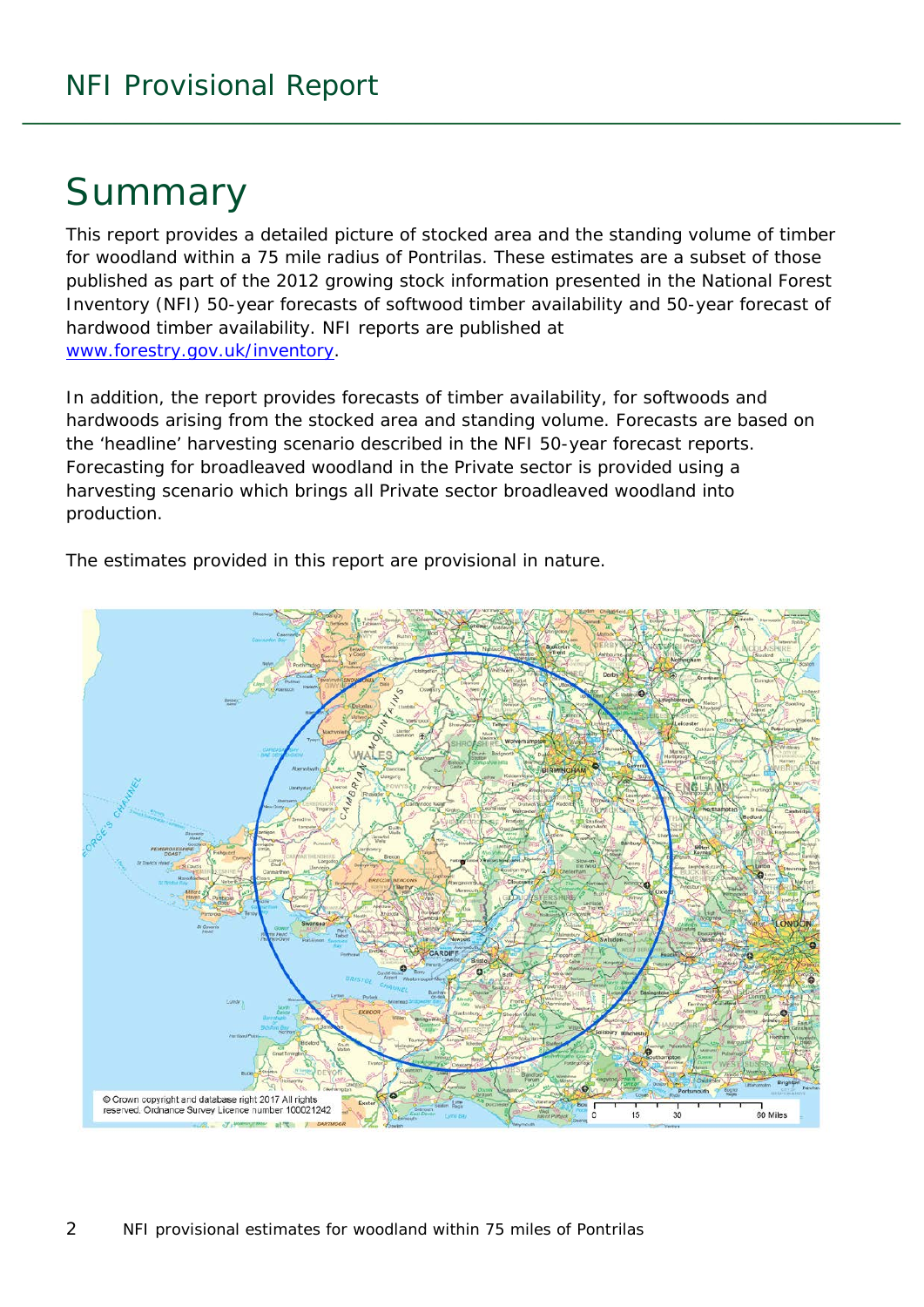# **Contents**

# Figures

| <b>Figure 1a</b> Principal tree species composition by stocked area at 31 March 2012 6    |  |
|-------------------------------------------------------------------------------------------|--|
| Figure 1b Principal conifer tree species composition by stocked area at 31 March 2012     |  |
|                                                                                           |  |
| <b>Figure 2a</b> Principal tree species composition by standing volume at 31 March 201210 |  |
| Figure 2b Principal conifer tree species composition by standing volume at                |  |
|                                                                                           |  |
| <b>Figure 3</b> Overview of 25-year forecast of average annual softwood availability18    |  |
| <b>Figure 4</b> Overview of 25-year forecast of average annual hardwood availability  18  |  |
|                                                                                           |  |
| Figure 6 25-year forecast of average annual hardwood availability  19                     |  |

# Tables

| <b>Table 5</b> Standing volume by principal tree species at 31 March 2012 11          |  |
|---------------------------------------------------------------------------------------|--|
|                                                                                       |  |
| <b>Table 7</b> Standing volume by mean stand dbh class at 31 March 2012 13            |  |
| Table 8 25-year forecast of timber availability by time period and principal species; |  |
|                                                                                       |  |
| Table 9 25-year forecast of timber availability by period, top-diameter class and     |  |
|                                                                                       |  |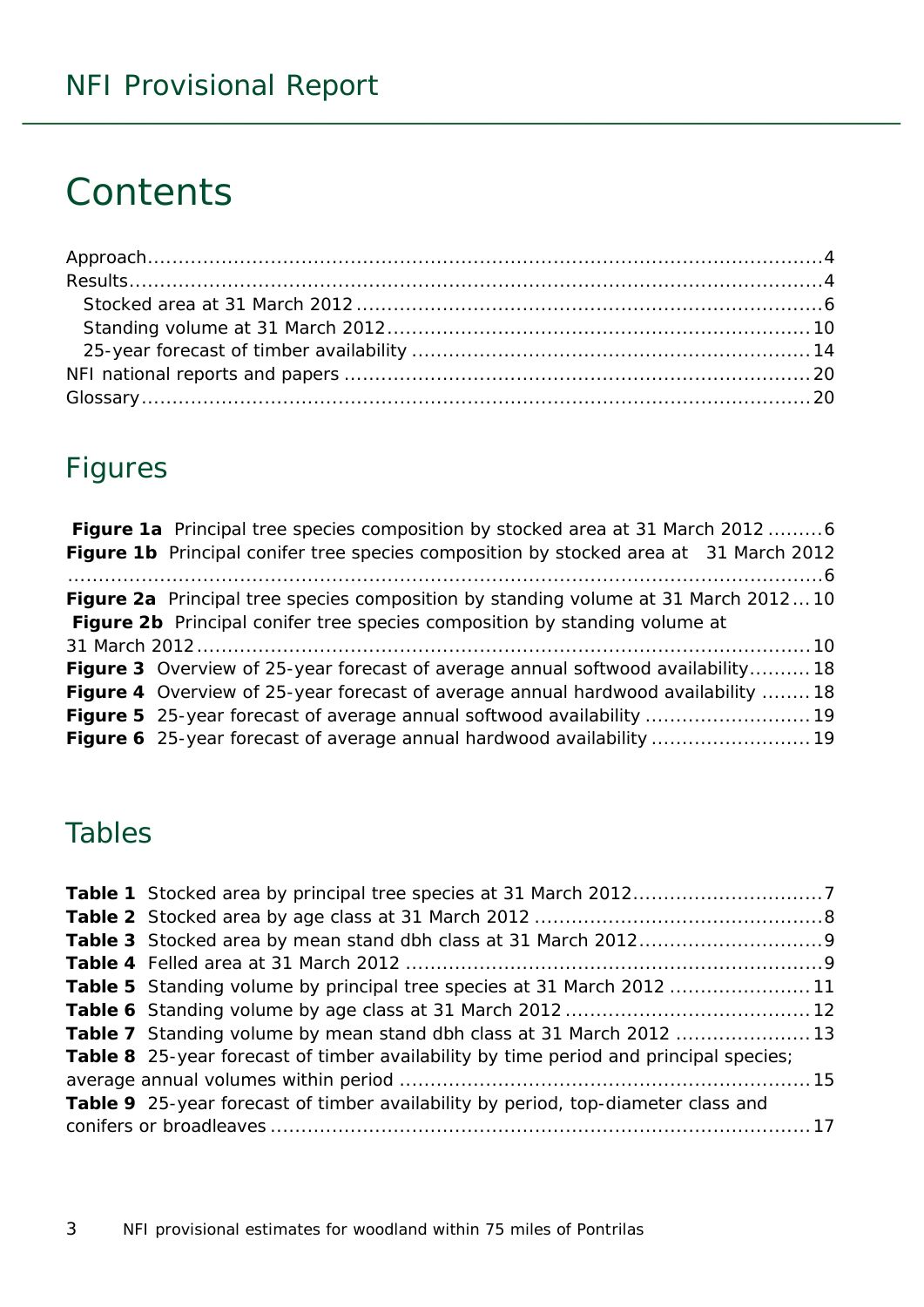# <span id="page-3-0"></span>Approach

The approach taken in the derivation of these results and to be used in their interpretation is described in the full suite of forecast reports which can be found at [www.forestry.gov.uk/forecast.](http://www.forestry.gov.uk/forecast) Refer to the *Standing timber volume in coniferous trees in Britain* (2012) and the *NFI preliminary estimates of quantities of broadleaved species in British Woodlands with special focus on ash* (2014) reports for a description of the underlying methodologies and interpretation, and also for the England and GB context. Refer to the *NFI forecasts methodology overview* (2012) report for a detailed description and discussion of forecasting future availability of timber from NFI field survey data and from information in the Forestry Commission's sub-compartment database (SCDB). The wider context of forecasts of timber production from woodland in Great Britain and its constituent countries under a range of harvesting scenarios can be found in the *50-year forecast of softwood timber availability* (2014) and the *50-year forecast of hardwood timber availability* (2014).

The estimates reported here are based upon field samples assessed between October 2009 and August 2013, the results of which have been subjected to rigorous data quality assurance procedures. These field samples constitute approximately two thirds of the sites to be sampled within the first cycle of NFI field sampling. As a consequence, the estimates in this report are classed as provisional.

# <span id="page-3-1"></span>**Results**

The results presented in this report are estimates of stocked areas and standing volumes at 31 March 2012, and 25-year forecasts of softwood and hardwood availability under the 'headline' harvesting scenario and modified to assume that all hardwoods are harvested in woodland within 100 miles of Pontrilas. The data sources used for the compilation of these estimates are the same as described in the National Forest Inventory reports *Standing timber volume for coniferous trees in Britain* (2012), the *50 year forecast of softwood availability* (2014) and the *50-year forecast of hardwood availability* (2014). Estimates for the Forestry Commission (FC) and Natural Resources Wales (NRW) estates are derived from their sub-compartment databases, while those for the private sector (i.e. non-FC in England or non-NRW in Wales) estate are derived from information collected in the NFI field survey. A fuller description of these data sources and how they are used in the production of estimates, including sampling standard errors attached to the private sector estimates, is provided in the earlier documents.

The Private sector forecast in this report represents the potential availability of timber under the assumption of harvesting to maximise timber production. The actual levels of timber that will be produced will vary from the results reported here as production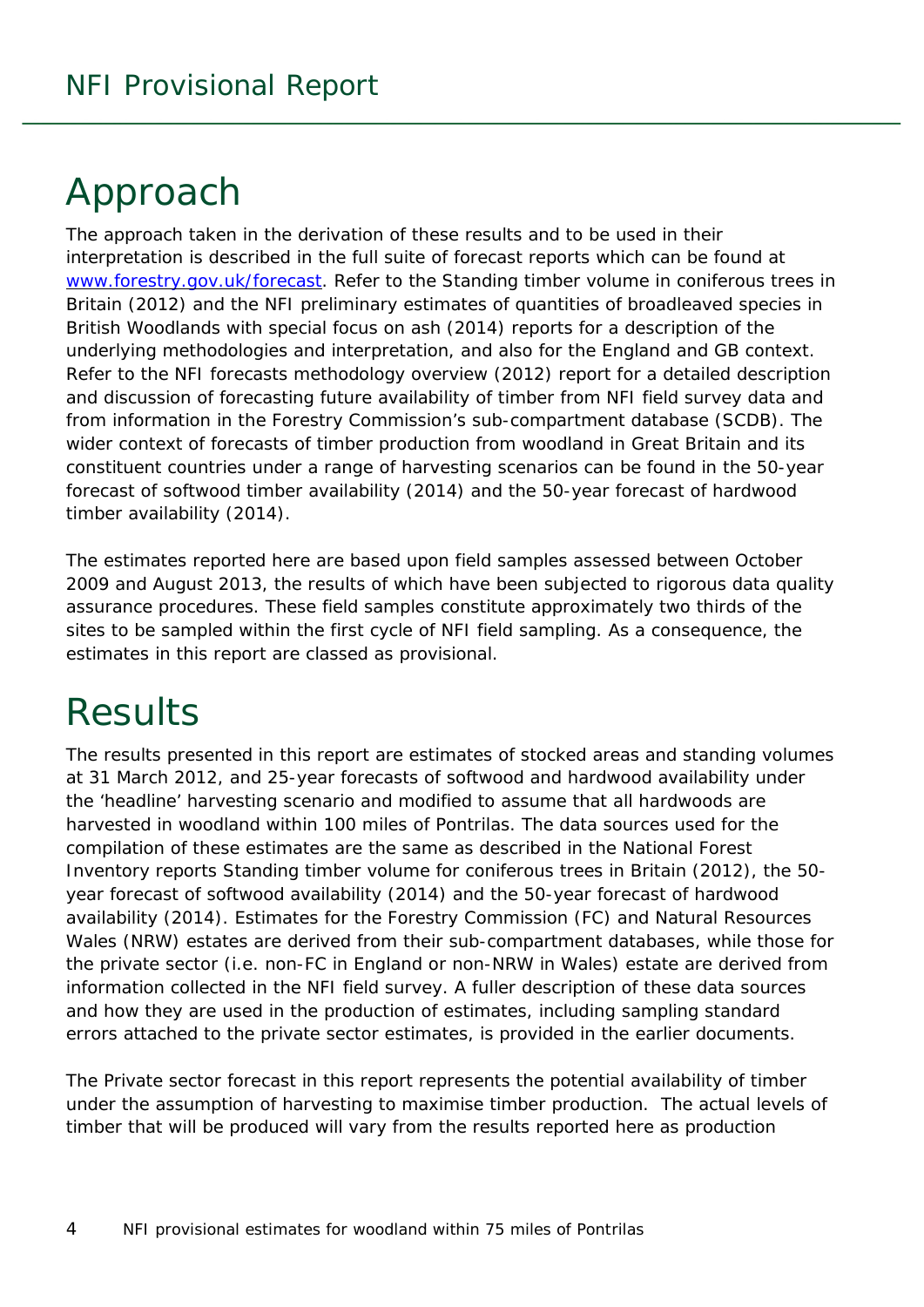depends on the harvesting choices made by forest and woodland owners who are unlikely to consistrently choose to maximise production over the forecast period.

Results are provided for stocked area at 31 March 2012 (**Figures 1a-1b** and **Tables 1- 3**), felled area (**Table 4**), standing volume at 31 March 2012 (**Figures 2a-2b** and **Tables 5-7**) and the 25-year forecast (**Figures 3 - 6** and **Tables 8-9)**.

The values in the tables have been independently rounded, so may not add to the totals shown. In some breakdowns of Private sector estimates, the estimates in the body of the table may not sum to the quoted total because each individual value, including the total, has been independently generated by the estimation procedure used for results from the NFI sample survey. Sampling standard errors (SE) attached to Private sector estimates are expressed in relative terms (%) to the right of the relevant estimate.

Where the standard error is high this indicates that the estimate should be interpreted with a degree of caution. Any estimate with a relatively large standard error is shown in amber in the tables.

These standard errors depend on the combination of a number of factors but broadly:

- The more woodland that is within the area of interest the more samples that will have been selected, generally leading to lower standard errors
- Increasing the number of categories and sub-categories used (e.g. conifers and broadleaves then sub-divided into species groupings) may well result in higher standard errors, especially for the categories that occur less frequently such as minor species
- More variability will also result in higher standard errors; for instance if a species is usually more evenly stocked when compared with another then its standard error will tend to be lower than the latter species.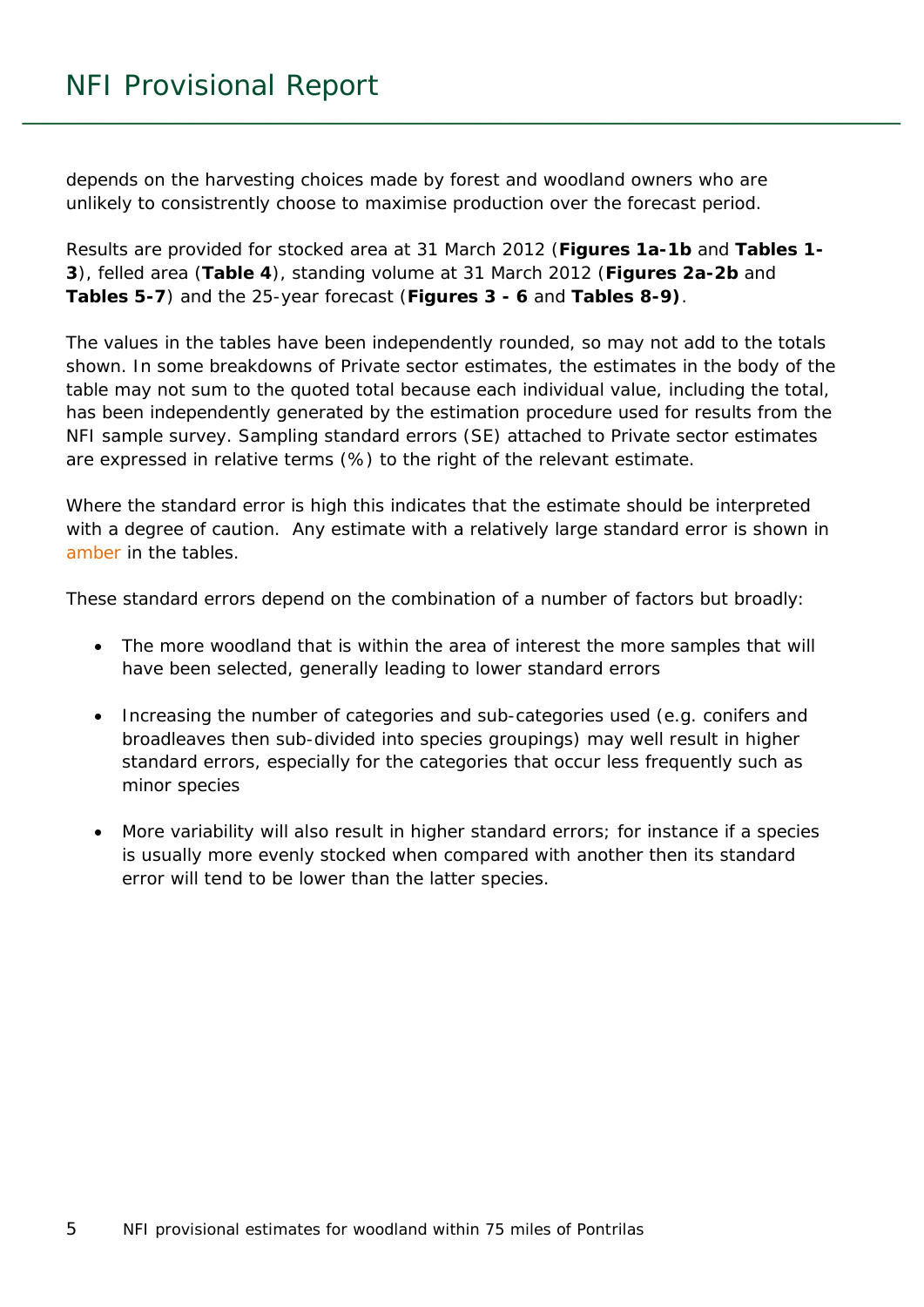### <span id="page-5-0"></span>Stocked area at 31 March 2012



<span id="page-5-1"></span>**Figure 1a** Principal tree species composition by stocked area at 31 March 2012

<span id="page-5-2"></span>**Figure 1b** Principal conifer tree species composition by stocked area at 31 March 2012

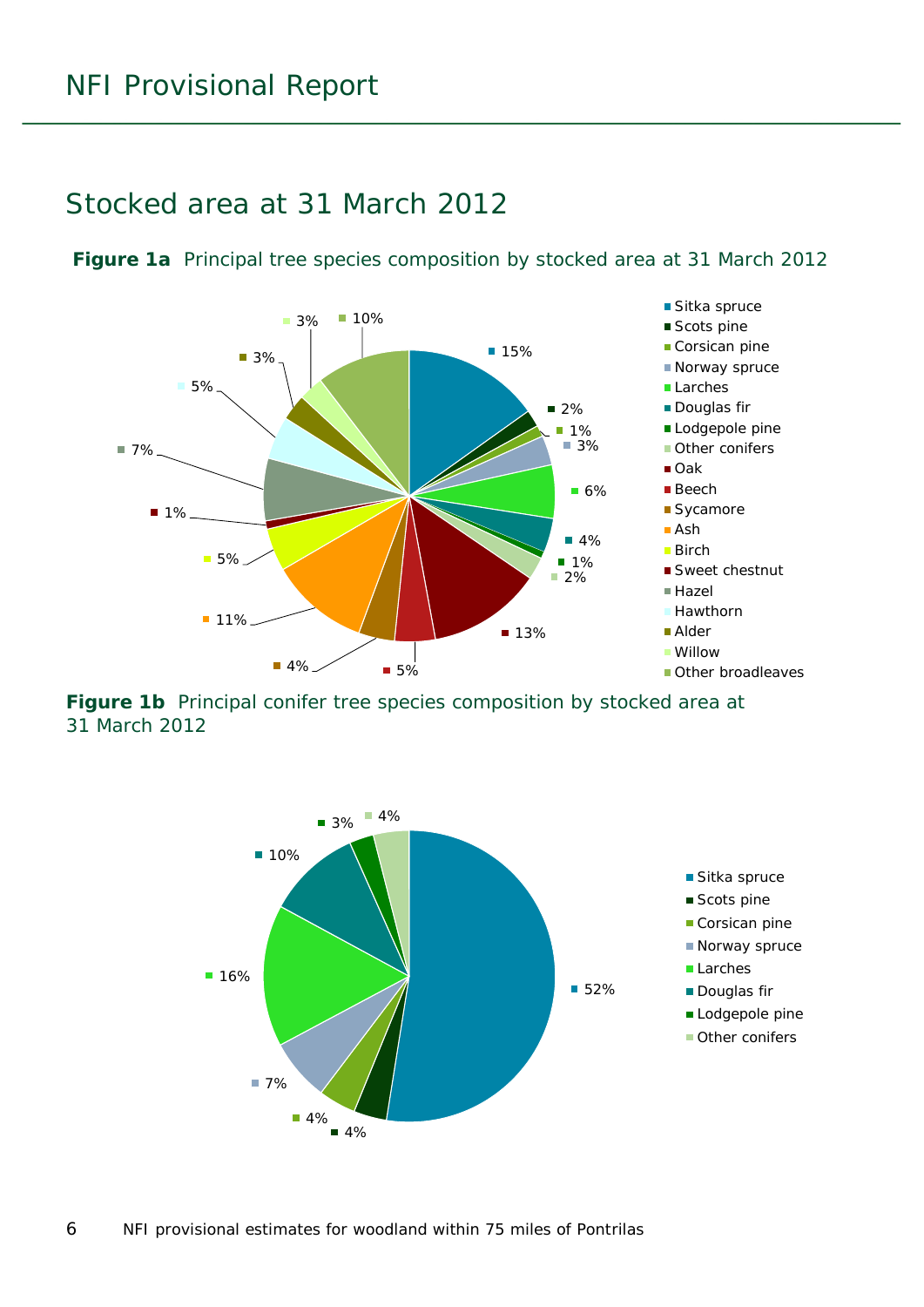<span id="page-6-0"></span>

|                        | FC/NRW                     | Private sector             |                            | Total               |
|------------------------|----------------------------|----------------------------|----------------------------|---------------------|
| Principal species      | area<br>$(000 \text{ ha})$ | area<br>$(000 \text{ ha})$ | SE%                        | area<br>$(000)$ ha) |
| Conifers               |                            |                            |                            |                     |
| Sitka spruce           | 43.9                       | 22.7                       | 8                          | 66.6                |
| Scots pine             | 3.1                        | 5.2                        | 14                         | 8.3                 |
| Corsican pine          | 3.5                        | 2.1                        | 21                         | 5.5                 |
| Norway spruce          | 5.8                        | 8.6                        | 11                         | 14.4                |
| Larches                | 13.2                       | 12.9                       | 9                          | 26.1                |
| Douglas fir            | 8.7                        | 7.9                        | 12                         | 16.7                |
| Lodgepole pine         | 2.2                        | 1.1                        | 33                         | 3.4                 |
| Other conifers         | 3.3                        | 7.6                        | 12                         | 10.9                |
| <b>All conifers</b>    | 83.7                       | 68.5                       | $\overline{3}$             | 152.1               |
| <b>Broadleaves</b>     |                            |                            |                            |                     |
| Oak                    | 6.5                        | 49.0                       | 5                          | 55.5                |
| <b>Beech</b>           | 4.1                        | 15.7                       | 9                          | 19.8                |
| Sycamore               | 0.2                        | 17.4                       | 8                          | 17.6                |
| Ash                    | 1.1                        | 47.3                       | $\overline{4}$             | 48.4                |
| <b>Birch</b>           | 2.1                        | 18.8                       | 8                          | 20.8                |
| Sweet chestnut         | 0.4                        | 3.6                        | 19                         | 4.0                 |
| Hazel                  | 0.1                        | 30.4                       | 6                          | 30.5                |
| Hawthorn               | 0.0                        | 20.9                       | $\overline{7}$             | 20.9                |
| Alder                  | 0.2                        | 12.6                       | 9                          | 12.9                |
| Willow                 | 0.0                        | 11.9                       | 9                          | 12.0                |
| Other broadleaves      | 10.4                       | 35.4                       | 5                          | 45.8                |
| <b>All broadleaves</b> | 25.3                       | 262.7                      | $\mathbf{1}$               | 288.0               |
| All species            |                            |                            |                            |                     |
| <b>All species</b>     | 109.0                      | 331.4                      | $\boldsymbol{\mathcal{I}}$ | 440.3               |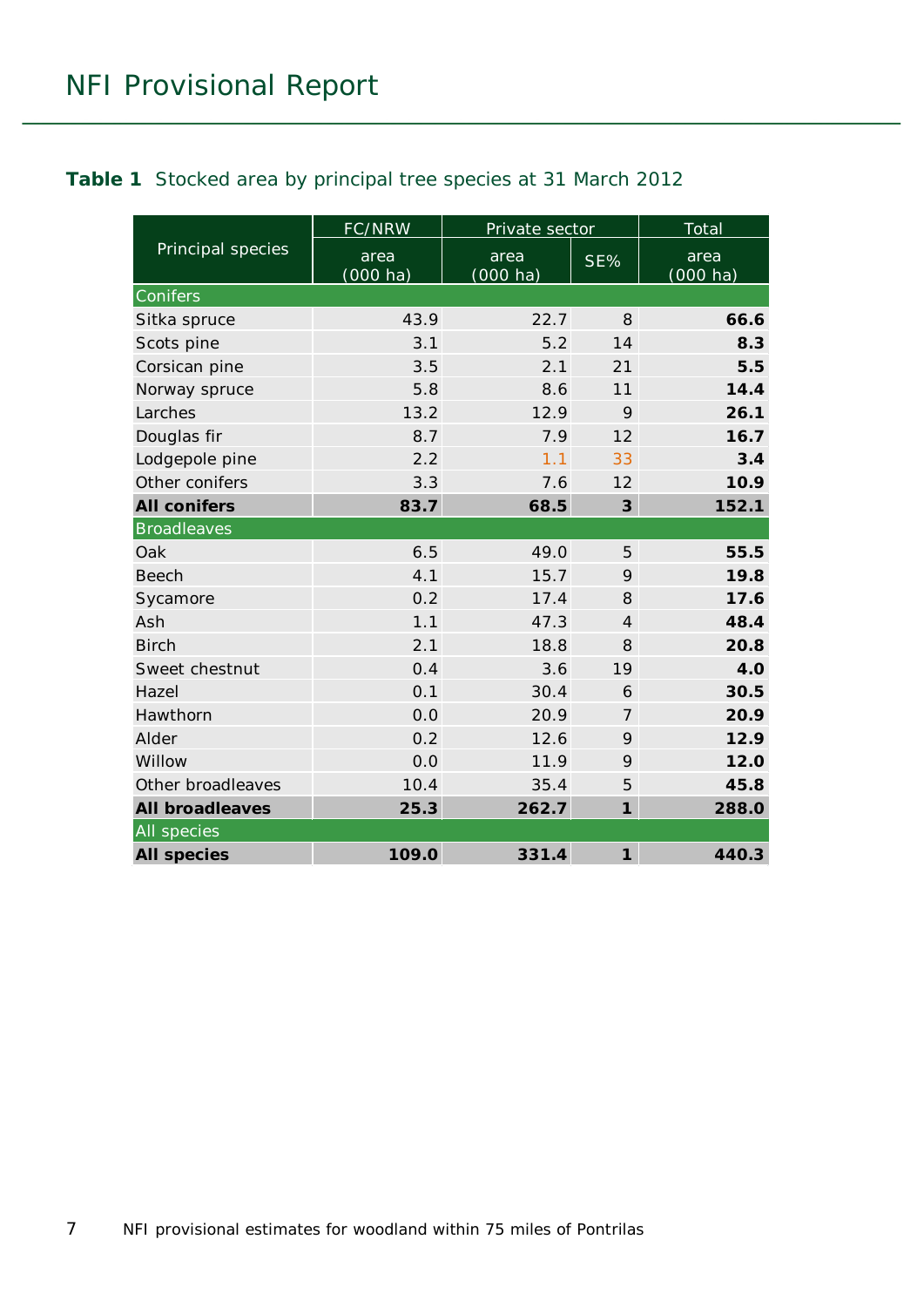#### <span id="page-7-0"></span>**Table 2** Stocked area by age class at 31 March 2012

|                    | FC/NRW                     | Private sector             |                            | Total                      |
|--------------------|----------------------------|----------------------------|----------------------------|----------------------------|
| Age class          | area<br>$(000 \text{ ha})$ | area<br>$(000 \text{ ha})$ | SE%                        | area<br>$(000 \text{ ha})$ |
| All conifers       |                            |                            |                            |                            |
| $0-10$ years       | 9.1                        | 3.8                        | 19                         | 12.9                       |
| $11-20$ years      | 14.2                       | 4.9                        | 16                         | 19.2                       |
| $21-40$ years      | 25.4                       | 23.5                       | 8                          | 48.9                       |
| $41-60$ years      | 27.8                       | 28.4                       | $\overline{7}$             | 56.2                       |
| $61-80$ years      | 6.2                        | 5.1                        | 16                         | 11.4                       |
| 81-100 years       | 0.9                        | 1.8                        | 31                         | 2.7                        |
| $100+$ years       | 0.1                        | 0.9                        | 36                         | 1.0                        |
| <b>Total</b>       | 83.7                       | 68.5                       | $\boldsymbol{3}$           | 152.1                      |
| All broadleaves    |                            |                            |                            |                            |
| 0-10 years         | 4.2                        | 32.7                       | 6                          | 36.8                       |
| $11-20$ years      | 2.9                        | 37.2                       | 6                          | 40.1                       |
| $21-40$ years      | 3.1                        | 71.7                       | $\overline{4}$             | 74.8                       |
| $41-60$ years      | 4.6                        | 40.8                       | 6                          | 45.4                       |
| $61-80$ years      | 4.7                        | 33.8                       | 6                          | 38.5                       |
| 81-100 years       | 1.7                        | 27.3                       | 7                          | 28.9                       |
| $100+$ years       | 4.2                        | 19.3                       | 9                          | 23.4                       |
| <b>Total</b>       | 25.3                       | 262.7                      | $\boldsymbol{\mathcal{I}}$ | 288.0                      |
| <b>All species</b> |                            |                            |                            |                            |
| $0-10$ years       | 13.2                       | 36.5                       | 6                          | 49.8                       |
| $11-20$ years      | 17.1                       | 42.1                       | 5                          | 59.3                       |
| $21-40$ years      | 28.5                       | 95.4                       | $\overline{4}$             | 123.9                      |
| $41-60$ years      | 32.4                       | 69.1                       | $\overline{4}$             | 101.5                      |
| $61-80$ years      | 10.9                       | 39.0                       | 6                          | 49.9                       |
| 81-100 years       | 2.5                        | 29.0                       | $\overline{7}$             | 31.6                       |
| $100+$ years       | 4.3                        | 20.2                       | 8                          | 24.5                       |
| <b>Total</b>       | 109.0                      | 331.4                      | $\mathbf{1}$               | 440.3                      |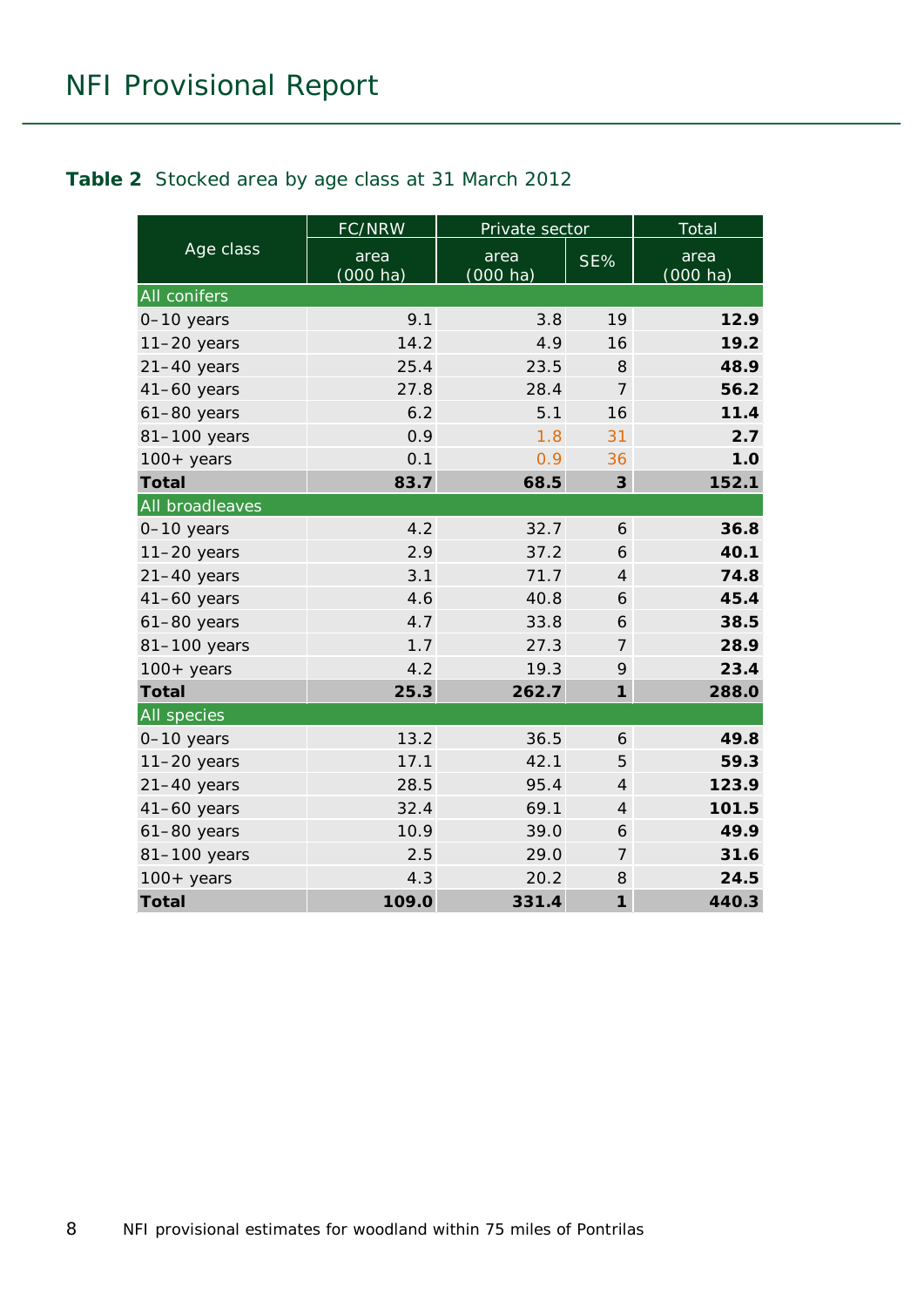|                 | FC/NRW                     | Private sector                    |                            | Total                      |
|-----------------|----------------------------|-----------------------------------|----------------------------|----------------------------|
| Mean stand DBH  | area<br>$(000 \text{ ha})$ | area<br>SE%<br>$(000 \text{ ha})$ |                            | area<br>$(000 \text{ ha})$ |
| All conifers    |                            |                                   |                            |                            |
| $0-7$ cm        | 12.4                       | 4.1                               | 18                         | 16.5                       |
| $7 - 10$ cm     | 4.7                        | 3.9                               | 17                         | 8.6                        |
| 10-15 cm        | 15.4                       | 6.9                               | 14                         | 22.3                       |
| 15-20 cm        | 14.6                       | 9.6                               | 12                         | 24.2                       |
| 20-30 cm        | 19.4                       | 16.7                              | 9                          | 36.1                       |
| 30-40 cm        | 10.3                       | 14.4                              | 8                          | 24.6                       |
| 40-60 cm        | 6.3                        | 11.3                              | 11                         | 17.5                       |
| 60-80 cm        | 0.5                        | 1.0                               | 36                         | 1.4                        |
| $80+cm$         | 0.1                        | 0.6                               | 43                         | 0.7                        |
| <b>Total</b>    | 83.7                       | 68.5                              | 3                          | 152.1                      |
| All broadleaves |                            |                                   |                            |                            |
| $0-7$ cm        | 5.3                        | 37.7                              | 6                          | 43.0                       |
| $7 - 10$ cm     | 3.9                        | 48.4                              | $\overline{4}$             | 52.3                       |
| 10-15 cm        | 3.1                        | 40.4                              | 5                          | 43.5                       |
| 15-20 cm        | 3.8                        | 28.1                              | 6                          | 31.9                       |
| 20-30 cm        | 4.3                        | 37.6                              | 5                          | 41.9                       |
| 30-40 cm        | 2.9                        | 24.0                              | $\overline{7}$             | 26.9                       |
| 40-60 cm        | 1.6                        | 28.9                              | 6                          | 30.5                       |
| 60-80 cm        | 0.3                        | 12.2                              | 10                         | 12.5                       |
| $80+cm$         | 0.0                        | 5.5                               | 17                         | 5.6                        |
| <b>Total</b>    | 25.3                       | 262.7                             | $\boldsymbol{\mathcal{I}}$ | 288.0                      |
| All species     |                            |                                   |                            |                            |
| $0-7$ cm        | 17.7                       | 41.8                              | 5                          | 59.5                       |
| $7 - 10$ cm     | 8.7                        | 52.2                              | $\overline{4}$             | 60.9                       |
| 10-15 cm        | 18.5                       | 47.4                              | 5                          | 66.0                       |
| 15-20 cm        | 18.4                       | 37.8                              | 6                          | 56.3                       |
| 20-30 cm        | 23.7                       | 54.3                              | 5                          | 78.0                       |
| 30-40 cm        | 13.1                       | 38.4                              | 5                          | 51.5                       |
| 40-60 cm        | 7.9                        | 40.1                              | 5                          | 48.0                       |
| 60-80 cm        | 0.7                        | 13.1                              | 9                          | 13.8                       |
| $80+cm$         | 0.1                        | 6.1                               | 16                         | 6.3                        |
| <b>Total</b>    | 109.0                      | 331.4                             | $\boldsymbol{\eta}$        | 440.3                      |

#### <span id="page-8-0"></span>**Table 3** Stocked area by mean stand dbh class at 31 March 2012

### <span id="page-8-1"></span>**Table 4** Felled area at 31 March 2012

|                  | FC/NRW                     | <b>Private sector</b>      |     | <b>Total</b>               |
|------------------|----------------------------|----------------------------|-----|----------------------------|
| Clearfelled area | area<br>$(000 \text{ ha})$ | area<br>$(000 \text{ ha})$ | SE% | area<br>$(000 \text{ ha})$ |
|                  | 6.8                        | 2.5                        | 24  | 9.3                        |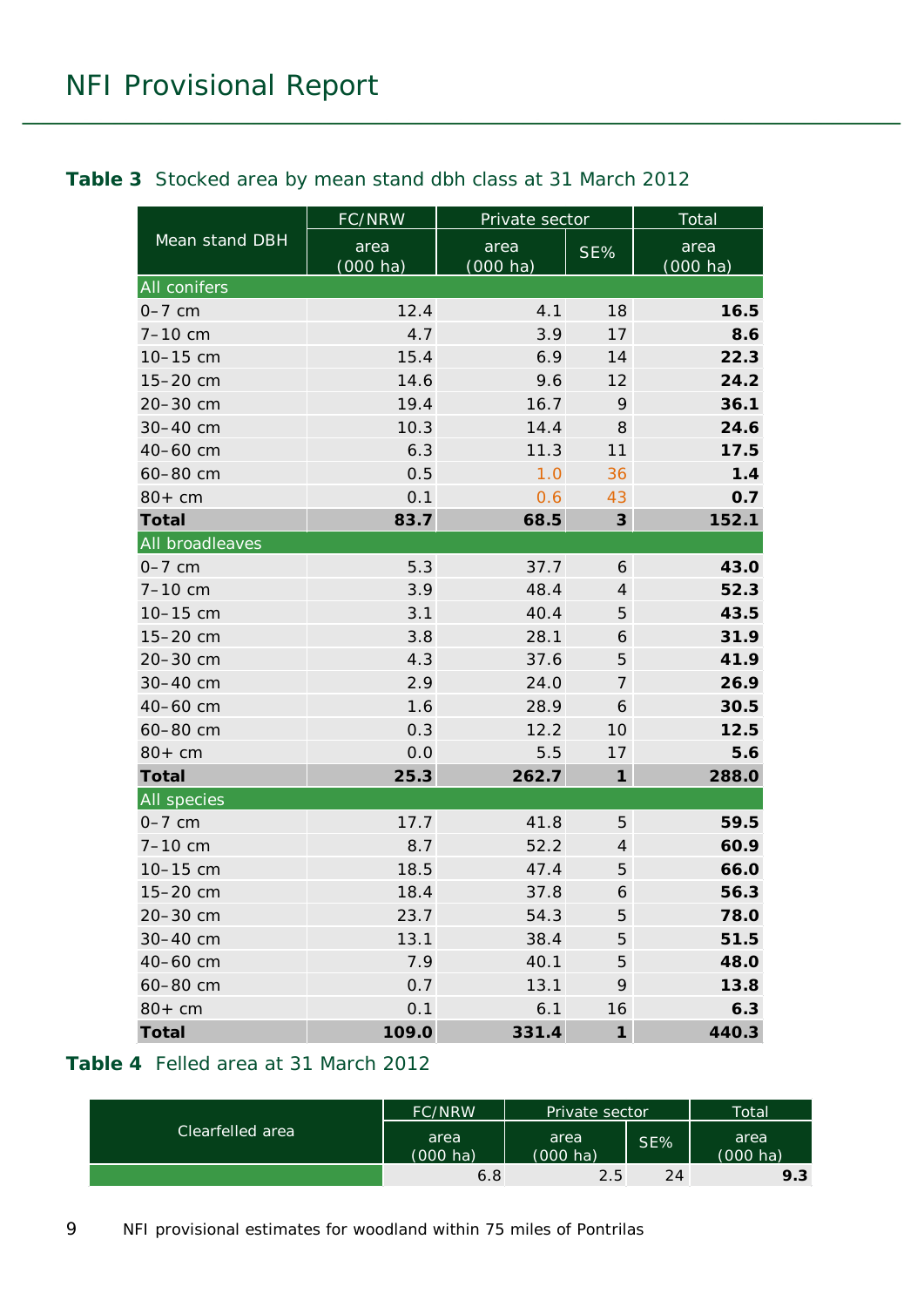### <span id="page-9-0"></span>Standing volume at 31 March 2012



<span id="page-9-1"></span>**Figure 2a** Principal tree species composition by standing volume at

<span id="page-9-2"></span>**Figure 2b** Principal conifer tree species composition by standing volume at 31 March 2012

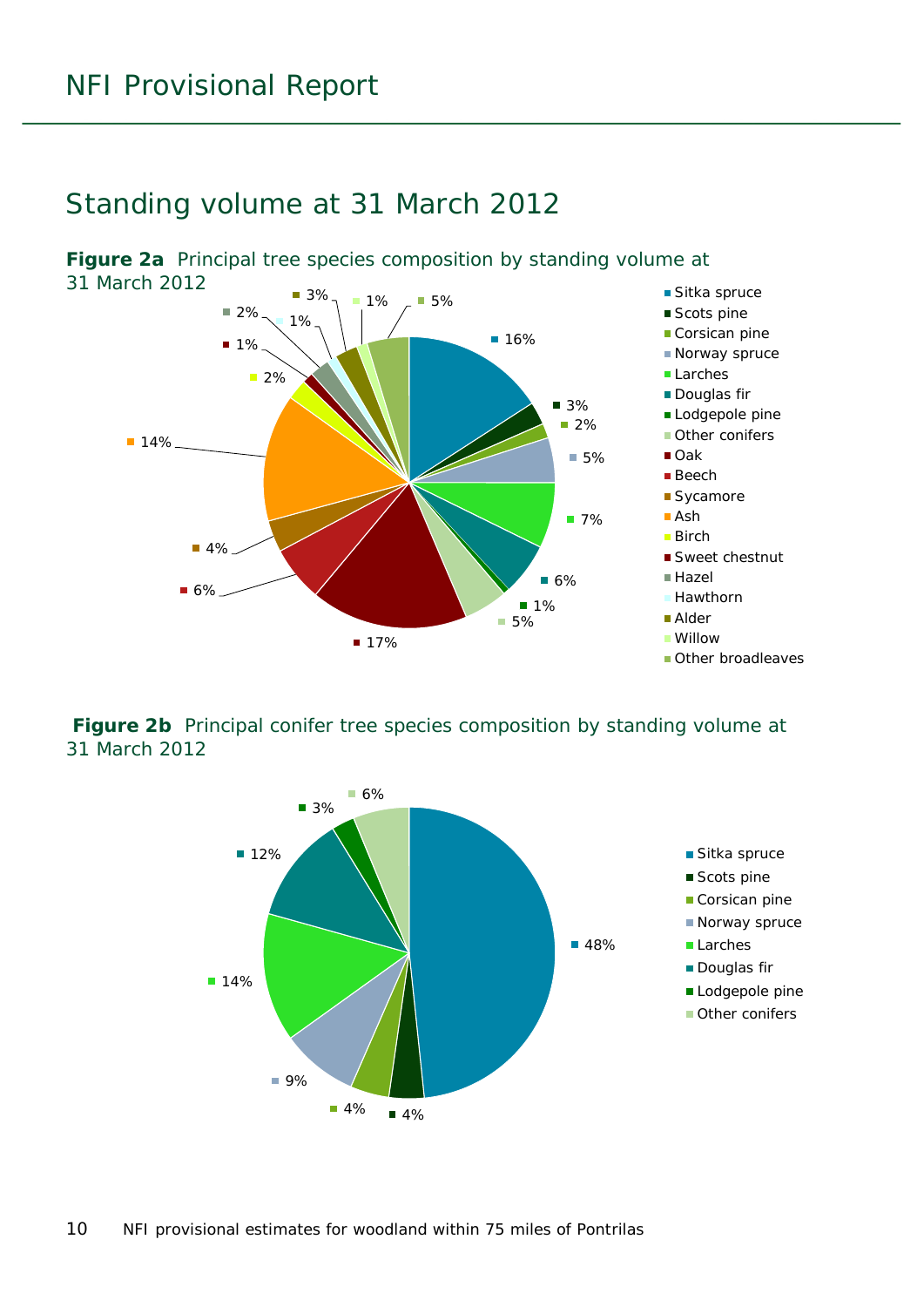#### <span id="page-10-0"></span>**Table 5** Standing volume by principal tree species at 31 March 2012

|                        | FC/NRW                                    | Private sector                            |                | Total                                     |
|------------------------|-------------------------------------------|-------------------------------------------|----------------|-------------------------------------------|
| Principal species      | volume<br>$(000 \text{ m}^3 \text{ obs})$ | volume<br>$(000 \text{ m}^3 \text{ obs})$ | SE%            | volume<br>$(000 \text{ m}^3 \text{ obs})$ |
| Conifers               |                                           |                                           |                |                                           |
| Sitka spruce           | 9,679                                     | 7,974                                     | 11             | 17,653                                    |
| Scots pine             | 779                                       | 2,041                                     | 15             | 2,821                                     |
| Corsican pine          | 859                                       | 946                                       | 23             | 1,805                                     |
| Norway spruce          | 1,712                                     | 3,842                                     | 14             | 5,554                                     |
| Larches                | 2,854                                     | 5,241                                     | 11             | 8,095                                     |
| Douglas fir            | 2,381                                     | 4,066                                     | 14             | 6,447                                     |
| Lodgepole pine         | 509                                       | 255                                       | 37             | 764                                       |
| Other conifers         | 1,245                                     | 4,153                                     | 18             | 5,397                                     |
| <b>All conifers</b>    | 20,018                                    | 28,647                                    | 5              | 48,664                                    |
| <b>Broadleaves</b>     |                                           |                                           |                |                                           |
| Oak                    | 1,053                                     | 18,368                                    | $\overline{7}$ | 19,421                                    |
| <b>Beech</b>           | 868                                       | 5,986                                     | 13             | 6,854                                     |
| Sycamore               | 31                                        | 3,901                                     | 13             | 3,932                                     |
| Ash                    | 155                                       | 15,587                                    | 10             | 15,742                                    |
| <b>Birch</b>           | 169                                       | 2,338                                     | 9              | 2,507                                     |
| Sweet chestnut         | 59                                        | 1,302                                     | 22             | 1,361                                     |
| Hazel                  | 14                                        | 2,426                                     | 9              | 2,440                                     |
| Hawthorn               | $\Omega$                                  | 1,144                                     | 10             | 1,144                                     |
| Alder                  | 34                                        | 2,808                                     | 12             | 2,842                                     |
| Willow                 | $\Omega$                                  | 1,308                                     | 15             | 1,308                                     |
| Other broadleaves      | 903                                       | 4,290                                     | 11             | 5,194                                     |
| <b>All broadleaves</b> | 3,285                                     | 59,457                                    | $\overline{3}$ | 62,743                                    |
| All species            |                                           |                                           |                |                                           |
| <b>All species</b>     | 23,303                                    | 88,115                                    | $\mathbf{3}$   | 111,418                                   |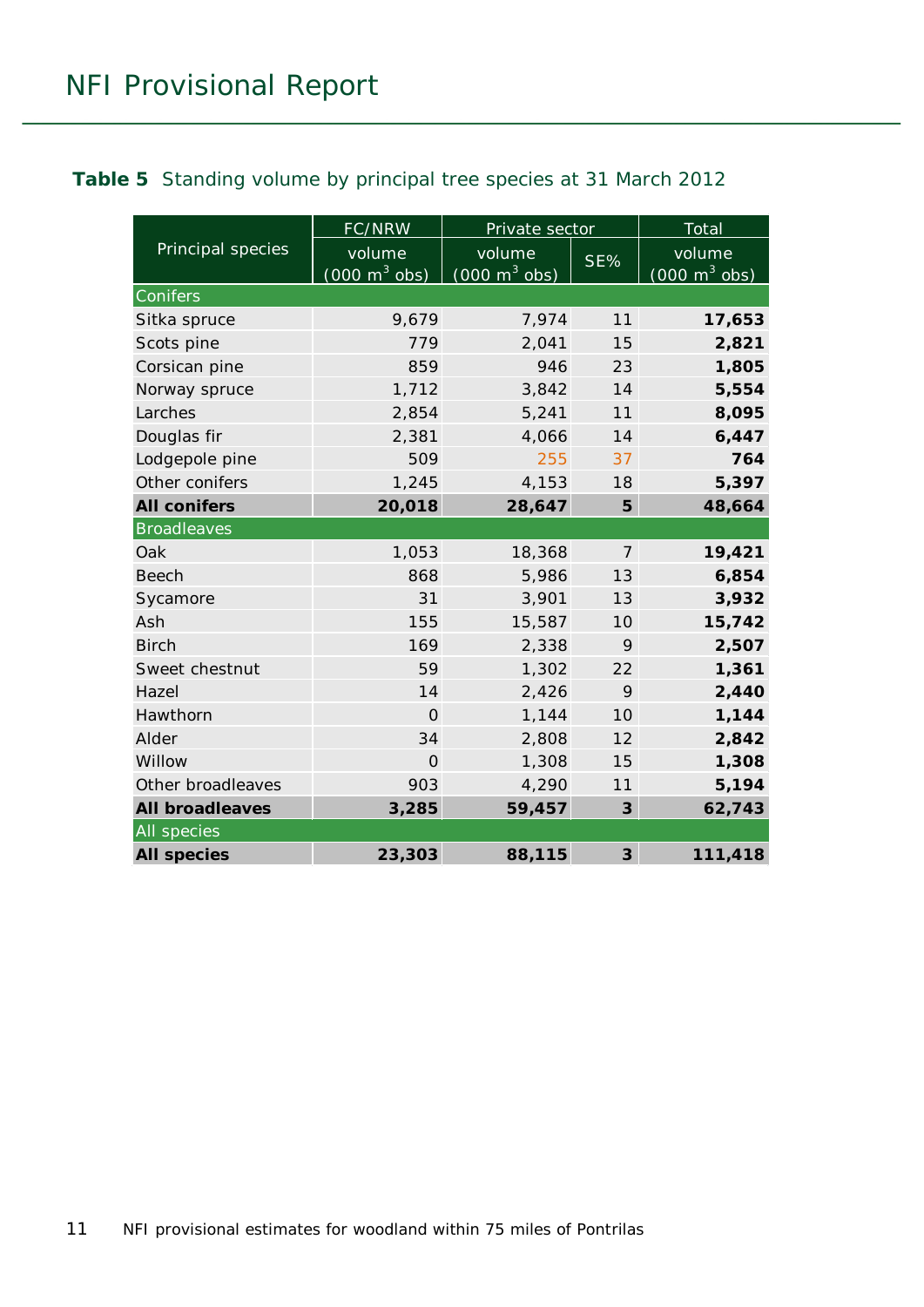#### <span id="page-11-0"></span>**Table 6** Standing volume by age class at 31 March 2012

|                       | <b>FC/NRW</b>                   | Private sector                  |                | Total                           |
|-----------------------|---------------------------------|---------------------------------|----------------|---------------------------------|
| Age class             | volume                          | volume                          | SE%            | volume                          |
|                       | $(000 \text{ m}^3 \text{ obs})$ | $(000 \text{ m}^3 \text{ obs})$ |                | $(000 \text{ m}^3 \text{ obs})$ |
| All conifers          |                                 |                                 |                |                                 |
| $0-10$ years          | 5                               | $\Omega$                        | 45             | 5                               |
| $11-20$ years         | 600                             | 467                             | 36             | 1,066                           |
| $21-40$ years         | 5,368                           | 7,605                           | 10             | 12,973                          |
| $41-60$ years         | 10,890                          | 15,257                          | 8              | 26,147                          |
| $61-80$ years         | 2,726                           | 3,297                           | 20             | 6,023                           |
| 81-100 years          | 393                             | 1,397                           | 33             | 1,790                           |
| $100+$ years          | 36                              | 624                             | 35             | 659                             |
| <b>Total</b>          | 20,018                          | 28,647                          | 5              | 48,664                          |
| All broadleaves       |                                 |                                 |                |                                 |
| 0-10 years            | $\mathbf{O}$                    | 58                              | 30             | 58                              |
| $11-20$ years         | 30                              | 1,680                           | 8              | 1,710                           |
| $21-40$ years         | 214                             | 9,338                           | 5              | 9,552                           |
| $41-60$ years         | 741                             | 10,382                          | 6              | 11,123                          |
| $61-80$ years         | 933                             | 11,789                          | 8              | 12,722                          |
| 81-100 years          | 362                             | 14,809                          | 11             | 15,171                          |
| $100 + \text{ years}$ | 1,005                           | 11,400                          | 11             | 12,405                          |
| <b>Total</b>          | 3,285                           | 59,457                          | 3              | 62,743                          |
| All species           |                                 |                                 |                |                                 |
| 0-10 years            | 5                               | 58                              | 30             | 63                              |
| $11-20$ years         | 630                             | 2,150                           | 10             | 2,780                           |
| $21-40$ years         | 5,582                           | 16,965                          | 5              | 22,547                          |
| $41-60$ years         | 11,631                          | 25,524                          | 5              | 37,155                          |
| $61-80$ years         | 3,659                           | 15,156                          | 8              | 18,815                          |
| 81-100 years          | 755                             | 16,217                          | 10             | 16,972                          |
| $100 + years$         | 1,041                           | 12,046                          | 11             | 13,086                          |
| <b>Total</b>          | 23,303                          | 88,115                          | $\overline{3}$ | 111,418                         |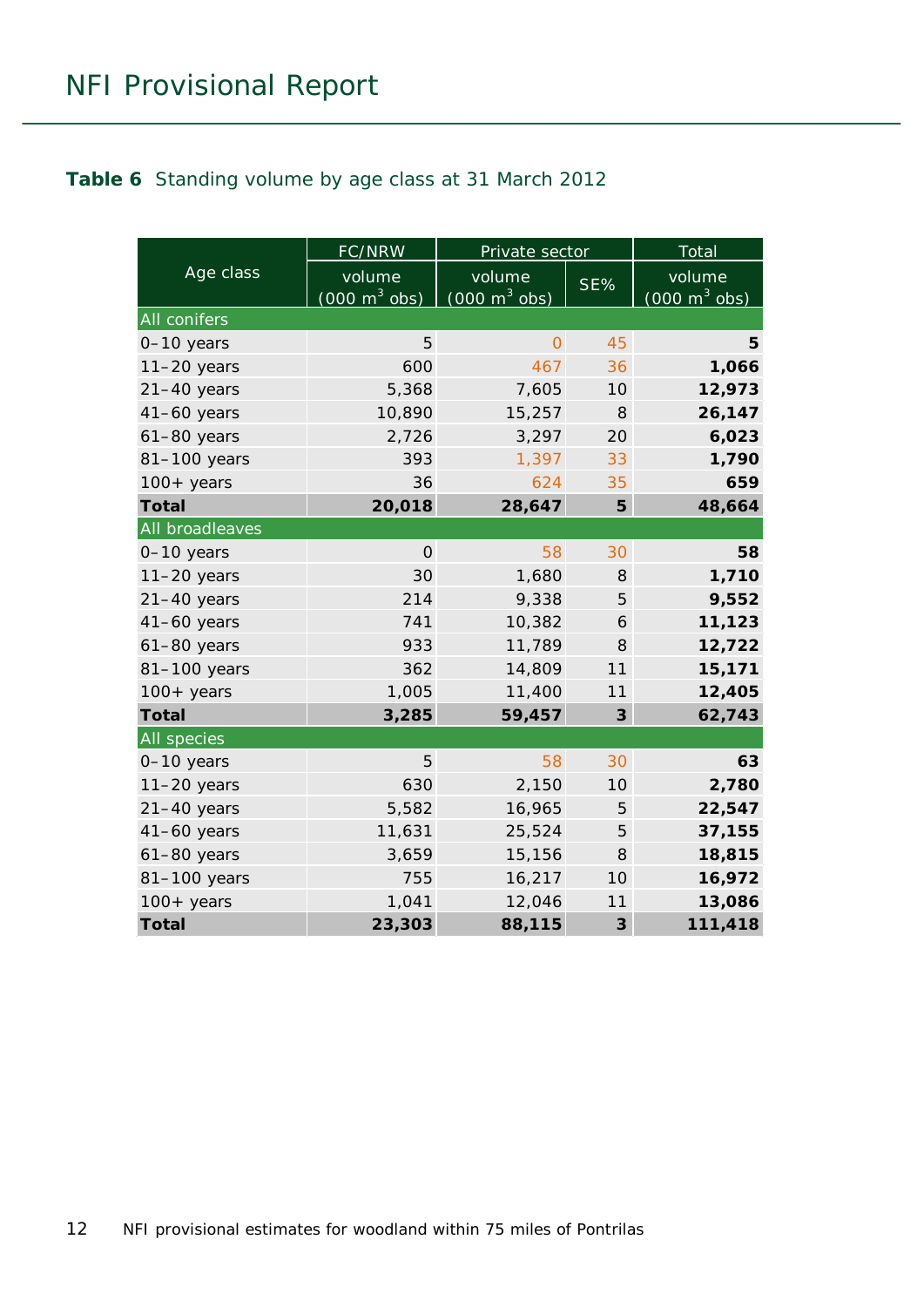#### <span id="page-12-0"></span>**Table 7** Standing volume by mean stand dbh class at 31 March 2012

|                    | FC/NRW                          | Private sector                  |                  | Total                           |
|--------------------|---------------------------------|---------------------------------|------------------|---------------------------------|
| Mean stand DBH     | volume                          | volume                          | SE%              | volume                          |
|                    | $(000 \text{ m}^3 \text{ obs})$ | $(000 \text{ m}^3 \text{ obs})$ |                  | $(000 \text{ m}^3 \text{ obs})$ |
| All conifers       |                                 |                                 |                  |                                 |
| $0-7$ cm           | $\mathbf{1}$                    | $\overline{2}$                  | 70               | 3                               |
| $7 - 10$ cm        | 111                             | 124                             | 19               | 236                             |
| 10-15 cm           | 1,682                           | 864                             | 18               | 2,546                           |
| 15-20 cm           | 3,917                           | 2,591                           | 15               | 6,508                           |
| 20-30 cm           | 7,913                           | 7,846                           | 10               | 15,759                          |
| 30-40 cm           | 3,759                           | 8,113                           | 10               | 11,872                          |
| 40-60 cm           | 2,375                           | 7,329                           | 12               | 9,704                           |
| 60-80 cm           | 223                             | 896                             | 46               | 1,119                           |
| $80+cm$            | 36                              | 882                             | 48               | 918                             |
| <b>Total</b>       | 20,018                          | 28,647                          | 5                | 48,664                          |
| All broadleaves    |                                 |                                 |                  |                                 |
| $0-7$ cm           | 10                              | 159                             | 14               | 168                             |
| $7 - 10$ cm        | 135                             | 1,711                           | 5                | 1,846                           |
| 10-15 cm           | 454                             | 4,176                           | 6                | 4,630                           |
| 15-20 cm           | 816                             | 4,795                           | 7                | 5,611                           |
| 20-30 cm           | 874                             | 9,776                           | 6                | 10,650                          |
| 30-40 cm           | 612                             | 8,800                           | 8                | 9,412                           |
| 40-60 cm           | 328                             | 14,729                          | 8                | 15,057                          |
| 60-80 cm           | 51                              | 8,253                           | 10               | 8,304                           |
| $80+cm$            | 6                               | 7,059                           | 21               | 7,065                           |
| <b>Total</b>       | 3,285                           | 59,457                          | $\boldsymbol{3}$ | 62,743                          |
| <b>All</b> species |                                 |                                 |                  |                                 |
| $0-7$ cm           | 11                              | 160                             | 14               | 171                             |
| $7 - 10$ cm        | 246                             | 1,838                           | 5                | 2,085                           |
| 10-15 cm           | 2,136                           | 5,052                           | 6                | 7,187                           |
| 15-20 cm           | 4,733                           | 7,418                           | 7                | 12,150                          |
| 20-30 cm           | 8,787                           | 17,633                          | 6                | 26,419                          |
| 30-40 cm           | 4,371                           | 16,952                          | 6                | 21,323                          |
| 40-60 cm           | 2,703                           | 21,954                          | 7                | 24,657                          |
| 60-80 cm           | 274                             | 9,142                           | 10               | 9,417                           |
| $80+cm$            | 42                              | 7,967                           | 20               | 8,009                           |
| <b>Total</b>       | 23,303                          | 88,115                          | $\boldsymbol{3}$ | 111,418                         |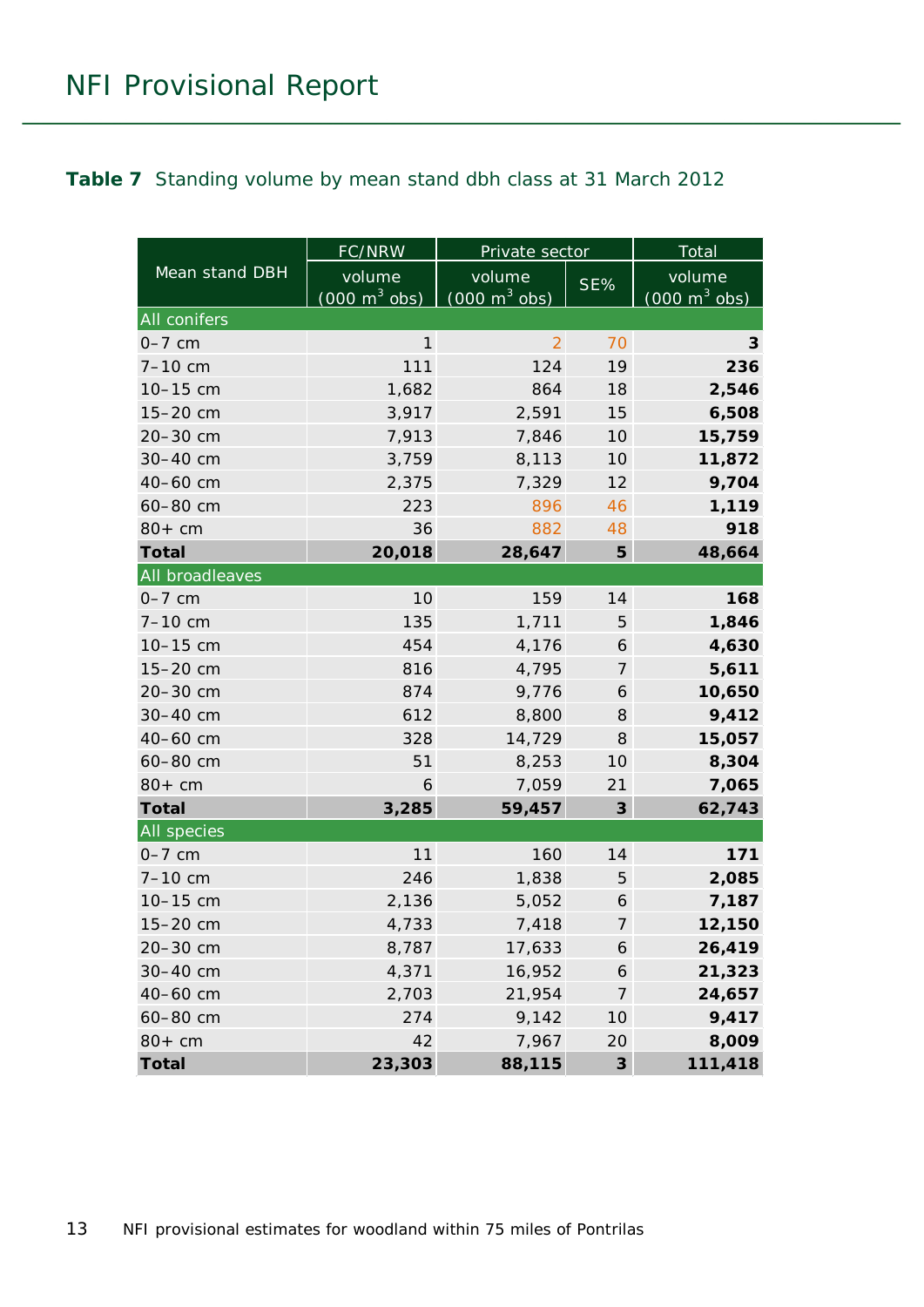## <span id="page-13-0"></span>25-year forecast of timber availability

Refer to the NFI report *50-year forecast of softwood timber availability* (2014) for a description of the underlying methodology and interpretation of the softwood forecast, and also for the England, Wales and GB context.

Refer to the NFI report *50-year forecast of hardwood timber availability* (2014) for a description of the underlying methodology and interpretation of the hardwood forecast, and also for the England, Wales and GB context.

In **Tables 8 and 9** and **Figures 3-6** the estimates for the Forestry Commission and Natural Resources Wales are based on harvesting regimes derived from their felling and thinning plans as of 31 March 2012.

For the Private sector, information for **Tables 8 and 9** and **Figures 3-6** is based on a scenario which assumes felling at age of maximum mean annual increment with moderate wind risk measures for conifers and broadleaves.

Restocking assumptions for conifer stands clearfelled during the forecast period have been implemented that provide for:

- a 10% reduction in the area of conifers on the subsequent rotation
- restocking of currently clearfelled land
- a change in the composition of conifer species on restocking

Restocking assumptions for broadleaved stands clearfelled during the forecast period have been included that provide for:

- No reduction in stocked area.
- Like for like species choices are used for broadleaves.
- That 50% of the land associated with the reduction in conifer stocked area arising from the assumption above is stocked with broadleaves.

A full description of the restocking assumptions is to be found in **Table D3** of the *50 year forecast of softwood timber availability* (2014). The same restocking assumptions have been applied to both the FC, NRW and Private sector forecasts. Woodland that is classed as currently clearfelled will be restocked according to the restock prescription.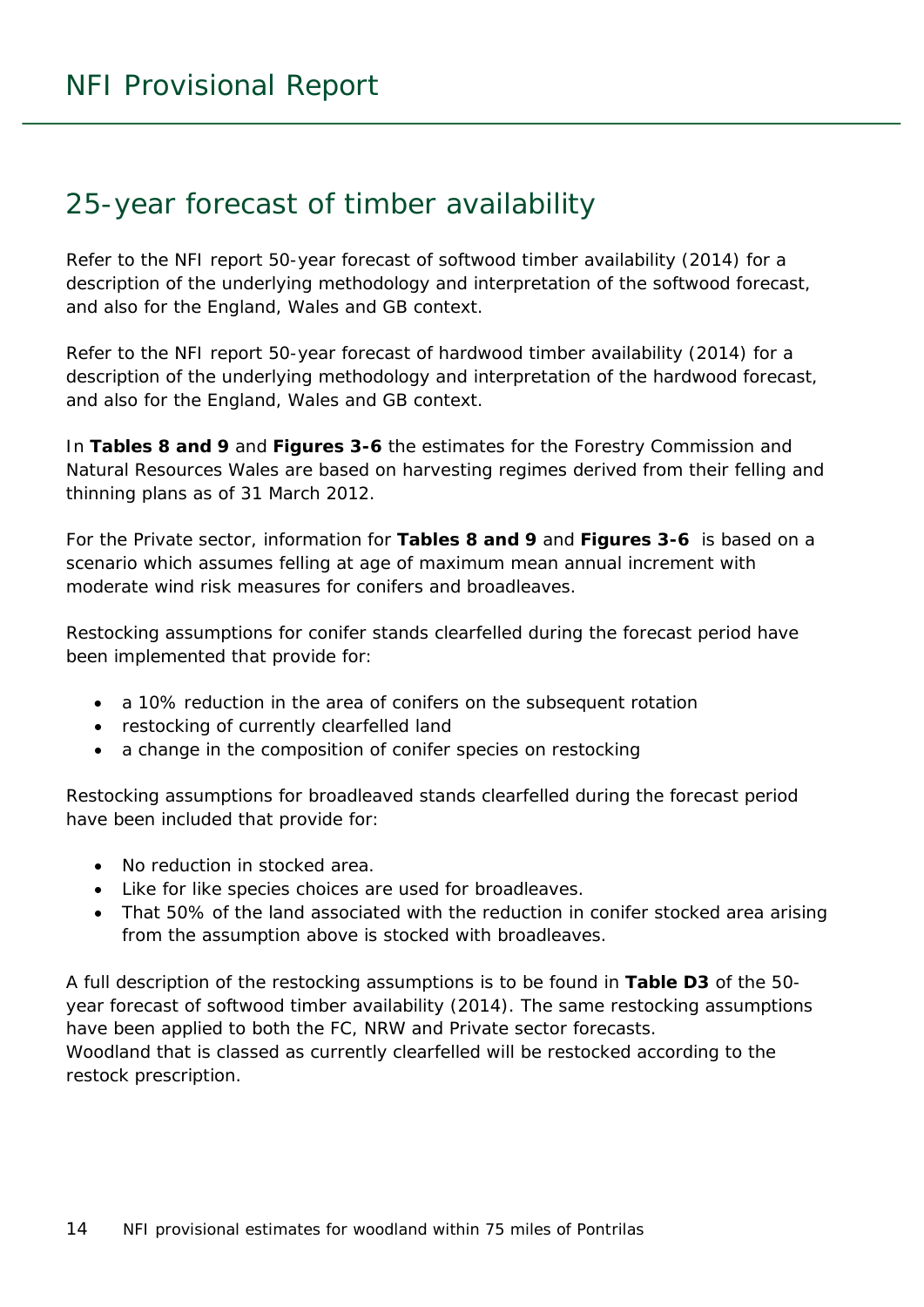### 25-year forecast of timber availability

**Table 8** 25-year forecast of timber availability by time period and principal species; average annual volumes within period

<span id="page-14-0"></span>

|                        |                                           | $2017 - 21$    |                         |                                           |                                           | $2022 - 26$    |       |                                               | $2027 - 31$                               |                |                |                                           |  |  |
|------------------------|-------------------------------------------|----------------|-------------------------|-------------------------------------------|-------------------------------------------|----------------|-------|-----------------------------------------------|-------------------------------------------|----------------|----------------|-------------------------------------------|--|--|
| Principal species      | FC/NRW                                    | Private sector |                         | Total                                     | FC/NRW                                    | Private sector | Total |                                               | FC/NRW                                    | Private sector |                | Total                                     |  |  |
|                        | volume<br>$(000 \text{ m}^3 \text{ obs})$ |                | SE%                     | volume<br>$(000 \text{ m}^3 \text{ obs})$ | volume<br>$(000 \text{ m}^3 \text{ obs})$ |                | SE%   | volume<br>$(000 \; \text{m}^3 \; \text{obs})$ | volume<br>$(000 \text{ m}^3 \text{ obs})$ |                | SE%            | volume<br>$(000 \text{ m}^3 \text{ obs})$ |  |  |
|                        |                                           |                |                         |                                           |                                           |                |       |                                               |                                           |                |                |                                           |  |  |
| <b>All conifers</b>    | 1,030                                     | 1,530          | 9                       | 2,560                                     | 991                                       | 1,442          | 11    | 2,434                                         | 899                                       | 1,185          | 10             | 2,085                                     |  |  |
| Sitka spruce           | 585                                       | 512            | 22                      | 1097                                      | 558                                       | 458            | 22    | 1016                                          | 516                                       | 351            | 25             | 867                                       |  |  |
| Scots pine             | 39                                        | 95             | 29                      | 133                                       | 40                                        | 72             | 29    | 111                                           | 27                                        | 109            | 30             | 136                                       |  |  |
| Corsican pine          | 46                                        | 45             | 36                      | 91                                        | 46                                        | 59             | 33    | 105                                           | 36                                        | 22             | 41             | 58                                        |  |  |
| Norway spruce          | 82                                        | 187            | 27                      | 269                                       | 74                                        | 225            | 29    | 299                                           | 62                                        | 217            | 20             | 279                                       |  |  |
| Larches                | 105                                       | 263            |                         | 368                                       | 97                                        | 168            | 15    | 265                                           | 85                                        | 173            | 21             | 258                                       |  |  |
| Douglas fir            | 97                                        | 186            | 17                      | 283                                       | 112                                       | 200            | 28    | 312                                           | 110                                       | 135            | 28             | 244                                       |  |  |
| Lodgepole pine         | 23                                        | 13             | 69                      | 35                                        | 18                                        | 6              | 41    | 24                                            | 16                                        | $\overline{4}$ | 42             | 21                                        |  |  |
| Other conifers         | 53                                        | 223            | 22                      | 276                                       | 45                                        | 248            | 35    | 294                                           | 47                                        | 169            | 26             | 216                                       |  |  |
| <b>All broadleaves</b> | 69                                        | 2,964          | 5                       | 3,032                                     | 31                                        | 1,503          | 5     | 1,534                                         | 65                                        | 1,381          | $\overline{7}$ | 1,446                                     |  |  |
| Oak                    | 21                                        | 156            | 20                      | 177                                       | 8                                         | 226            | 19    | 234                                           | 20                                        | 357            | 16             | 377                                       |  |  |
| Beech                  | 28                                        | 149            | 46                      | 177                                       | 11                                        | 81             | 18    | 91                                            | 23                                        | 119            | 42             | 142                                       |  |  |
| Sycamore               |                                           | 351            | 15                      | 352                                       | $\mathbf 0$                               | 132            | 13    | 132                                           | $\overline{2}$                            | 100            | 18             | 101                                       |  |  |
| Ash                    | 3                                         | 1194           | $\overline{7}$          | 1197                                      | $\mathbf{1}$                              | 405            | 8     | 407                                           | 3                                         | 180            | 8              | 183                                       |  |  |
| <b>Birch</b>           | 3                                         | 231            | 10 <sup>°</sup>         | 233                                       | $\mathbf{1}$                              | 126            | 14    | 128                                           | 3                                         | 99             | 16             | 102                                       |  |  |
| Sweet chestnut         | 2                                         | 40             | 30                      | 43                                        | 2                                         | 29             | 22    | 31                                            | $\overline{2}$                            | 100            | 40             | 102                                       |  |  |
| Hazel                  | $\mathbf{O}$                              | 239            | 11                      | 239                                       | $\mathsf{O}$                              | 103            | 9     | 103                                           | $\mathsf{O}$                              | 78             | 21             | 78                                        |  |  |
| Hawthorn               | $\mathbf{O}$                              | 48             | 10                      | 48                                        | $\overline{O}$                            | 42             | 9     | 42                                            | $\mathsf{O}$                              | 45             | 13             | 45                                        |  |  |
| Alder                  |                                           | 247            | 12                      | 248                                       | $\mathsf{O}$                              | 152            | 21    | 153                                           | $\mathbf{1}$                              | 55             | 24             | 56                                        |  |  |
| Willow                 | $\mathbf{O}$                              | 48             | 15                      | 48                                        | $\mathbf{O}$                              | 37             | 11    | 37                                            | $\mathsf{O}$                              | 95             | 35             | 95                                        |  |  |
| Other broadleaves      | 10                                        | 264            | 15                      | 274                                       | $\overline{7}$                            | 168            | 11    | 175                                           | 11                                        | 155            | 12             | 166                                       |  |  |
| <b>All species</b>     | 1,098                                     | 4,473          | $\overline{\mathbf{4}}$ | 5,571                                     | 1,022                                     | 2,945          | 6     | 3,967                                         | 964                                       | 2,571          | 6              | 3,535                                     |  |  |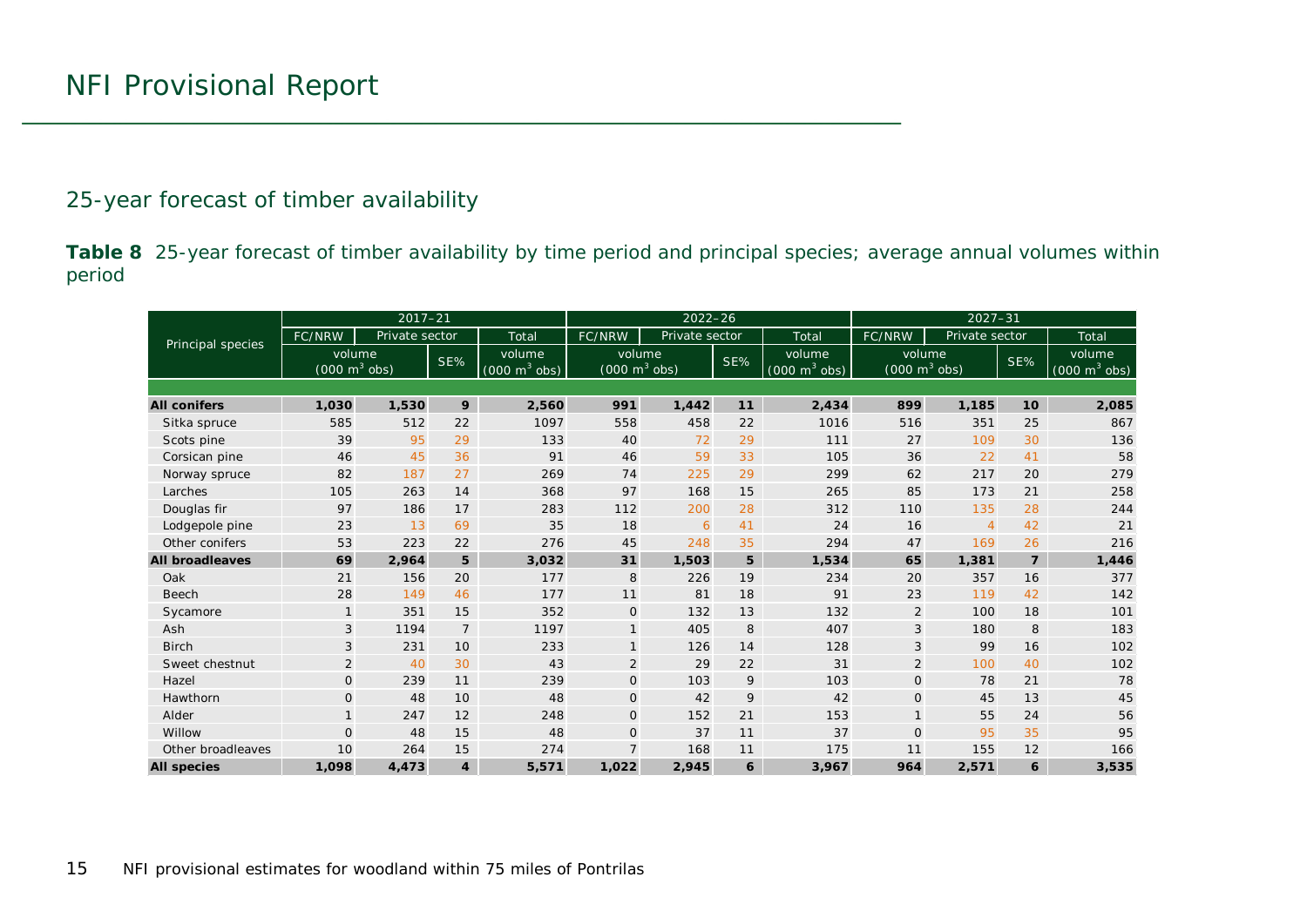**Table 8 (cont'd)** 25-year forecast of timber availability by time period and principal species; average annual volumes within period

|                        |                                           | $2032 - 36$    |     |                                           | $2037 - 41$                               |                |     |                                           |  |  |
|------------------------|-------------------------------------------|----------------|-----|-------------------------------------------|-------------------------------------------|----------------|-----|-------------------------------------------|--|--|
| Principal species      | FC/NRW                                    | Private sector |     | Total                                     | FC/NRW                                    | Private sector |     | Total                                     |  |  |
|                        | volume<br>$(000 \text{ m}^3 \text{ obs})$ |                | SE% | volume<br>$(000 \text{ m}^3 \text{ obs})$ | volume<br>$(000 \text{ m}^3 \text{ obs})$ |                | SE% | volume<br>$(000 \text{ m}^3 \text{ obs})$ |  |  |
|                        |                                           |                |     |                                           |                                           |                |     |                                           |  |  |
| <b>All conifers</b>    | 989                                       | 1,215          | 10  | 2,204                                     | 839                                       | 951            | 12  | 1,790                                     |  |  |
| Sitka spruce           | 621                                       | 457            | 23  | 1079                                      | 447                                       | 276            | 25  | 723                                       |  |  |
| Scots pine             | 22<br>137                                 |                | 20  | 159                                       | 18                                        | 114            | 38  | 131                                       |  |  |
| Corsican pine          | 27<br>16                                  |                | 31  | 43                                        | 30                                        | $\overline{7}$ | 28  | 37                                        |  |  |
| Norway spruce          | 53                                        | 208            | 22  | 262                                       | 58                                        | 213            | 33  | 271                                       |  |  |
| Larches                | 80                                        | 142            | 18  | 223                                       | 106                                       | 88             | 19  | 194                                       |  |  |
| Douglas fir            | 143                                       | 87             | 20  | 230                                       | 129                                       | 117            | 21  | 246                                       |  |  |
| Lodgepole pine         | $\overline{7}$                            | 10             | 57  | 17                                        | $\overline{7}$                            | 35             | 54  | 42                                        |  |  |
| Other conifers         | 35                                        | 153            | 24  | 188                                       | 44                                        | 96             | 23  | 141                                       |  |  |
| <b>All broadleaves</b> | 22                                        | 1,103          | 5   | 1,124                                     | 68                                        | 1,172          | 6   | 1,240                                     |  |  |
| Oak                    | 4                                         | 142            | 16  | 147                                       | 19                                        | 239            | 22  | 258                                       |  |  |
| <b>Beech</b>           | 3                                         | 88             | 28  | 91                                        | 23                                        | 80             | 20  | 102                                       |  |  |
| Sycamore               | $\mathbf{1}$                              | 75             | 12  | 75                                        | $\mathbf{1}$                              | 94             | 15  | 95                                        |  |  |
| Ash                    | 2                                         | 276            | 11  | 277                                       | 3                                         | 247            | 8   | 249                                       |  |  |
| <b>Birch</b>           | $\overline{2}$                            | 86             | 13  | 89                                        | 4                                         | 79             | 13  | 83                                        |  |  |
| Sweet chestnut         | $\mathbf{1}$                              | 64             | 38  | 65                                        | 3                                         | 14             | 21  | 16                                        |  |  |
| Hazel                  | $\mathbf{1}$                              | 89             | 17  | 90                                        | $\mathbf{1}$                              | 97             | 13  | 97                                        |  |  |
| Hawthorn               | $\Omega$                                  | 39             | 9   | 39                                        | $\Omega$                                  | 62             | 20  | 62                                        |  |  |
| Alder                  | $\mathbf{O}$                              | 51             | 19  | 51                                        | $\mathbf{1}$                              | 60             | 21  | 60                                        |  |  |
| Willow                 | $\overline{0}$                            | 38             | 11  | 38                                        | $\Omega$                                  | 60             | 23  | 60                                        |  |  |
| Other broadleaves      | $\overline{7}$                            | 155            | 11  | 162                                       | 15                                        | 145            | 8   | 160                                       |  |  |
| <b>All species</b>     | 1,010                                     | 2.324          | 6   | 3,334                                     | 907                                       | 2,121          | 6   | 3,028                                     |  |  |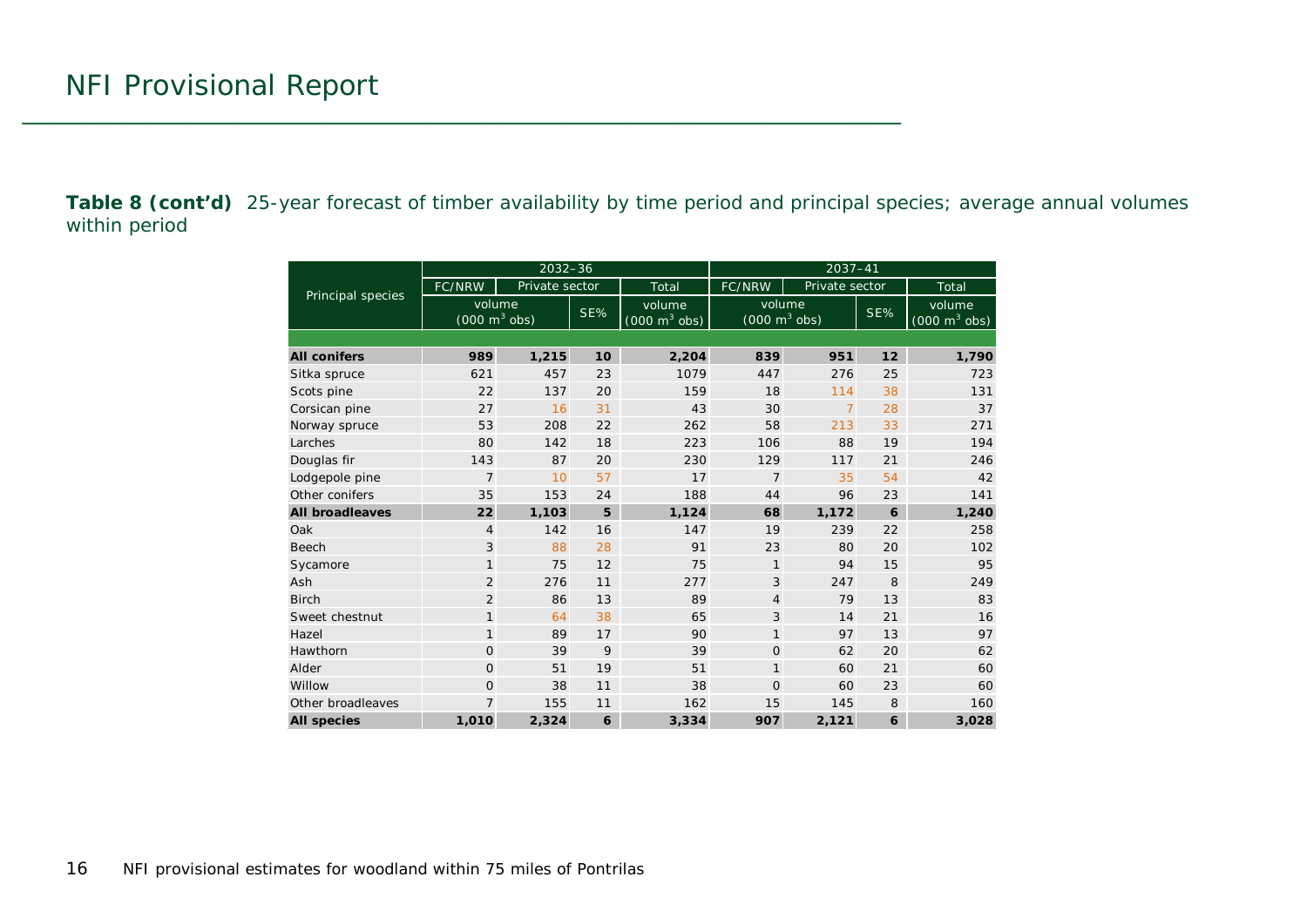| Top<br>diameter<br>class (cm) | $2017 - 21$         |                    |                 | $2022 - 26$    |                        |     | $2027 - 31$                           |                  |                 |               | $2032 - 36$           |                 | $2037 - 41$            |                        |     |
|-------------------------------|---------------------|--------------------|-----------------|----------------|------------------------|-----|---------------------------------------|------------------|-----------------|---------------|-----------------------|-----------------|------------------------|------------------------|-----|
|                               | <b>FC/NRW</b>       | Private sector     |                 | FC/NRW         | Private sector         |     | FC/NRW                                | Private sector   |                 | FC/NRW        | Private sector        |                 | <b>FC/NRW</b>          | Private sector         |     |
|                               | $(000 \text{ m}^3)$ | $-10^{3}$<br>(000) | SE%             | $m^3$<br>(000) | (000<br>m <sup>3</sup> | SE% | $\sim$ m <sup>3</sup> $\sim$<br>(000) | (000<br>$-m^{3}$ | SE%             | 000(<br>$m^3$ | $(000 \; \text{m}^3)$ | SE%             | m <sup>3</sup><br>000( | m <sup>3</sup><br>(000 | SE% |
| <b>All conifers</b>           |                     |                    |                 |                |                        |     |                                       |                  |                 |               |                       |                 |                        |                        |     |
| $7 - 14$                      | 193                 | 123                | 10 <sup>°</sup> | 178            | 99                     | 10  | 136                                   | 102              | 15              | 156           | 98                    | 13              | 157                    | 118                    | 10  |
| $14 - 16$                     | 80                  | 56                 | 11              | 74             | 46                     | 11  | 64                                    | 50               | 16              | 72            | 48                    | 16              | 61                     | 41                     | 15  |
| $16 - 18$                     | 85                  | 69                 | 11              | 74             | 57                     | 11  | 73                                    | 57               | 15              | 86            | 59                    | 16              | 67                     | 47                     | 17  |
| $18 - 24$                     | 257                 | 294                | 12              | 241            | 274                    | 12  | 230                                   | 223              | 13              | 287           | 248                   | 15              | 218                    | 182                    | 16  |
| $24 - 34$                     | 256                 | 500                | 11              | 251            | 481                    | 12  | 226                                   | 354              | 12              | 239           | 375                   | 11              | 203                    | 259                    | 13  |
| $34 - 44$                     | 96                  | 251                | 12              | 96             | 243                    | 14  | 91                                    | 190              | 12              | 77            | 187                   | 10 <sup>°</sup> | 68                     | 135                    | 15  |
| $44 - 54$                     | 40                  | 121                | 14              | 41             | 124                    | 18  | 42                                    | 97               | 13              | 35            | 95                    | 12              | 29                     | 70                     | 17  |
| $54+$                         | 24                  | 116                | 17              | 30             | 119                    | 21  | 39                                    | 112              | 16              | 36            | 105                   | 14              | 36                     | 99                     | 30  |
| <b>Total</b>                  | 1,030               | 1,530              | 9               | 991            | 1.442                  | 11  | 899                                   | 1.185            | 10 <sup>1</sup> | 989           | 1,215                 | 10 <sup>1</sup> | 839                    | 951                    | 12  |

#### **Table 9** 25-year forecast of timber availability by period, top-diameter class and conifers or broadleaves

<span id="page-16-0"></span>

| <b>Top</b>      |                     | $2017 - 21$         |     |                  | $2022 - 26$             |     |                     | $2027 - 31$         |     | $2032 - 36$         |                            |                 | $2037 - 41$            |                |     |
|-----------------|---------------------|---------------------|-----|------------------|-------------------------|-----|---------------------|---------------------|-----|---------------------|----------------------------|-----------------|------------------------|----------------|-----|
| diameter        | <b>FC/NRW</b>       | Private sector      |     | FC/NRW           | Private sector          |     | FC/NRW              | Private sector      |     | FC/NRW              | Private sector             |                 | <b>FC/NRW</b>          | Private sector |     |
| class (cm)      | $(000 \text{ m}^3)$ | $(000 \text{ m}^3)$ | SE% | (000)<br>$m^{3}$ | (000)<br>m <sup>3</sup> | SE% | $(000 \text{ m}^3)$ | $(000 \text{ m}^3)$ | SE% | $(000 \text{ m}^3)$ | (000)<br>∣m <sup>3</sup> ) | SE%             | 000(<br>$\mathsf{m}^3$ | (000)<br>$m^3$ | SE% |
| All broadleaves |                     |                     |     |                  |                         |     |                     |                     |     |                     |                            |                 |                        |                |     |
| $7 - 14$        | 17                  | 553                 | 4   | 10               | 369                     | 3   | 14                  | 369                 | 4   | 12                  | 401                        | 3               | 21                     | 449            | 3   |
| $14 - 16$       | 5                   | 154                 |     |                  | 80                      | 5   |                     | 70                  |     |                     | 64                         | 5               |                        | 81             | 5   |
| $16 - 18$       | 5                   | 162                 | 4   |                  | 82                      | 6   |                     | 66                  |     |                     | 58                         | 6               |                        | 76             |     |
| $18 - 24$       | 16                  | 536                 | 4   |                  | 273                     | 6   | 14                  | 212                 |     |                     | 159                        |                 | 12                     | 209            |     |
| $24 - 34$       | 16                  | 738                 | 5   | 6                | 369                     |     | 18                  | 309                 | 11  |                     | 202                        | 10 <sup>°</sup> | 15 <sub>1</sub>        | 203            | 13  |
| $34 - 44$       | 6                   | 384                 |     |                  | 169                     | 8   |                     | 166                 | 13  |                     | 103                        | 12              |                        | 79             | 13  |
| $44 - 54$       |                     | 198                 | 8   |                  | 76                      | 9   |                     | 82                  | 15  |                     | 51                         | 15              |                        | 35             | 15  |
| $54+$           |                     | 237                 | 21  | $\Omega$         | 84                      | 15  |                     | 108                 | 22  |                     | 66                         | 19              |                        | 40             | 19  |
| <b>Total</b>    | 69                  | 2.964               | 5   | 31               | 1,503                   | 5   | 65                  | 1,381               |     | 22                  | 1,103                      | 5               | 68                     | 1,172          | 6   |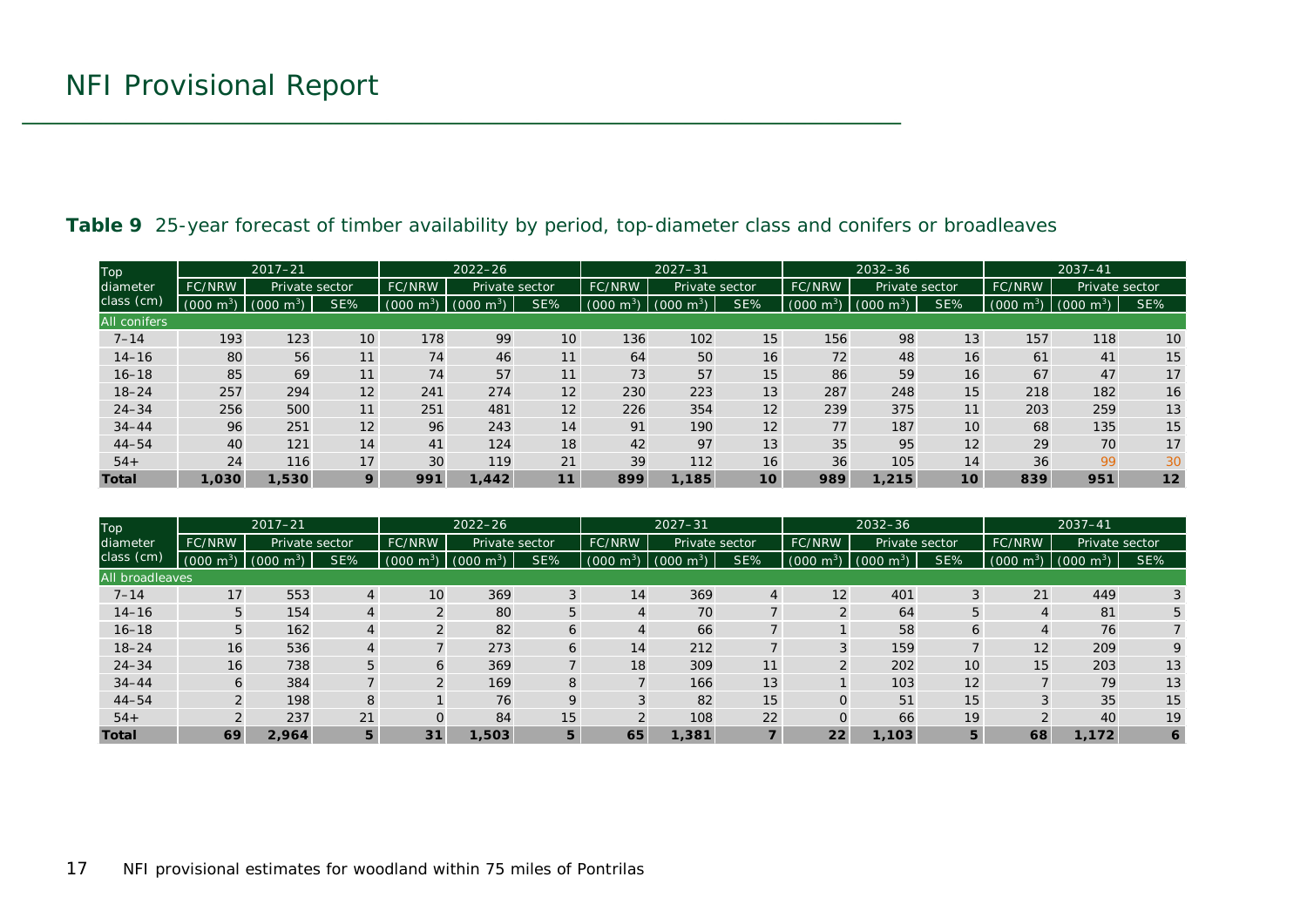### NFI Provisional Report



<span id="page-17-0"></span>

<span id="page-17-1"></span>**Figure 4** Overview of 25-year forecast of average annual hardwood availability

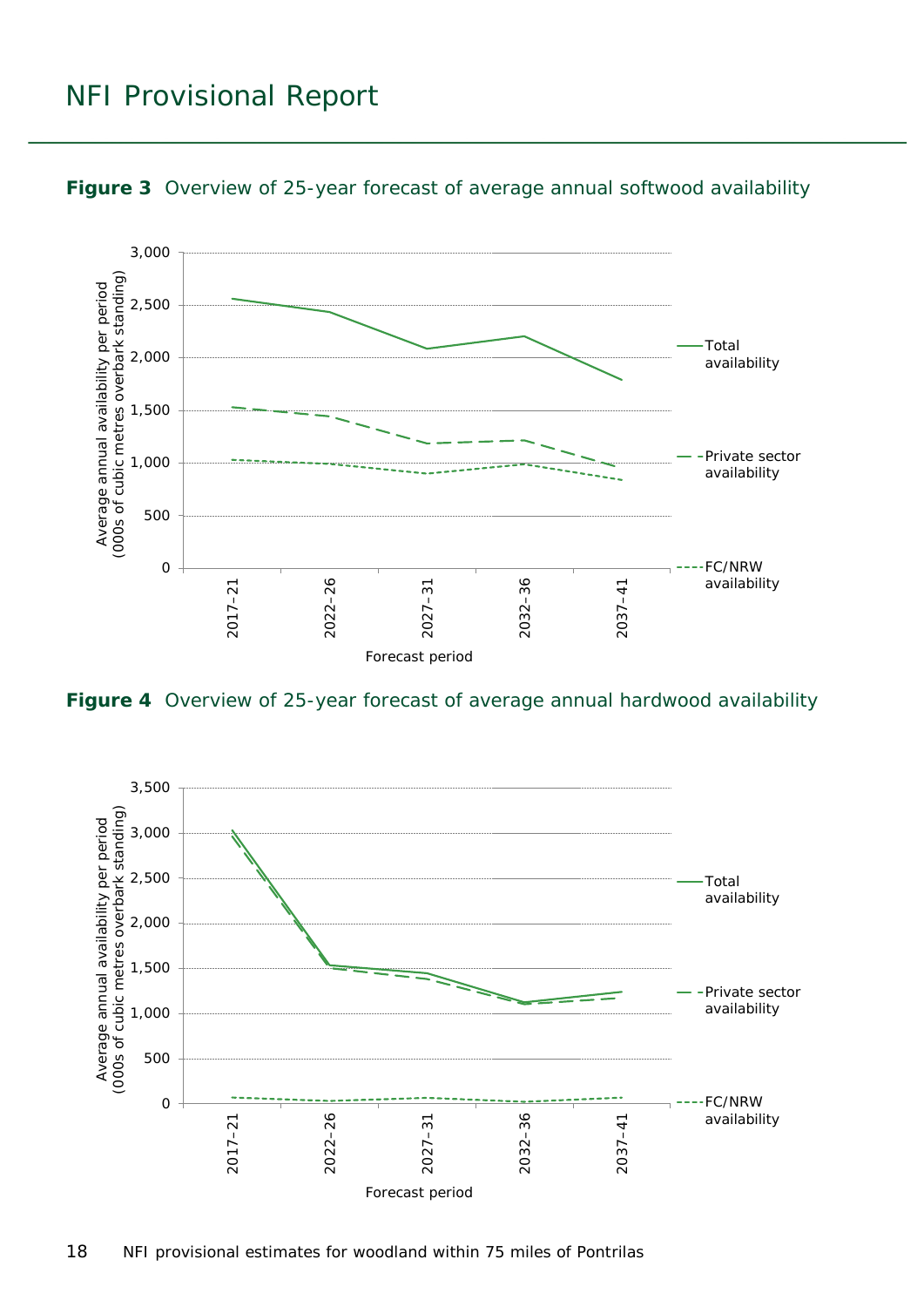### NFI Provisional Report



<span id="page-18-0"></span>

<span id="page-18-1"></span>